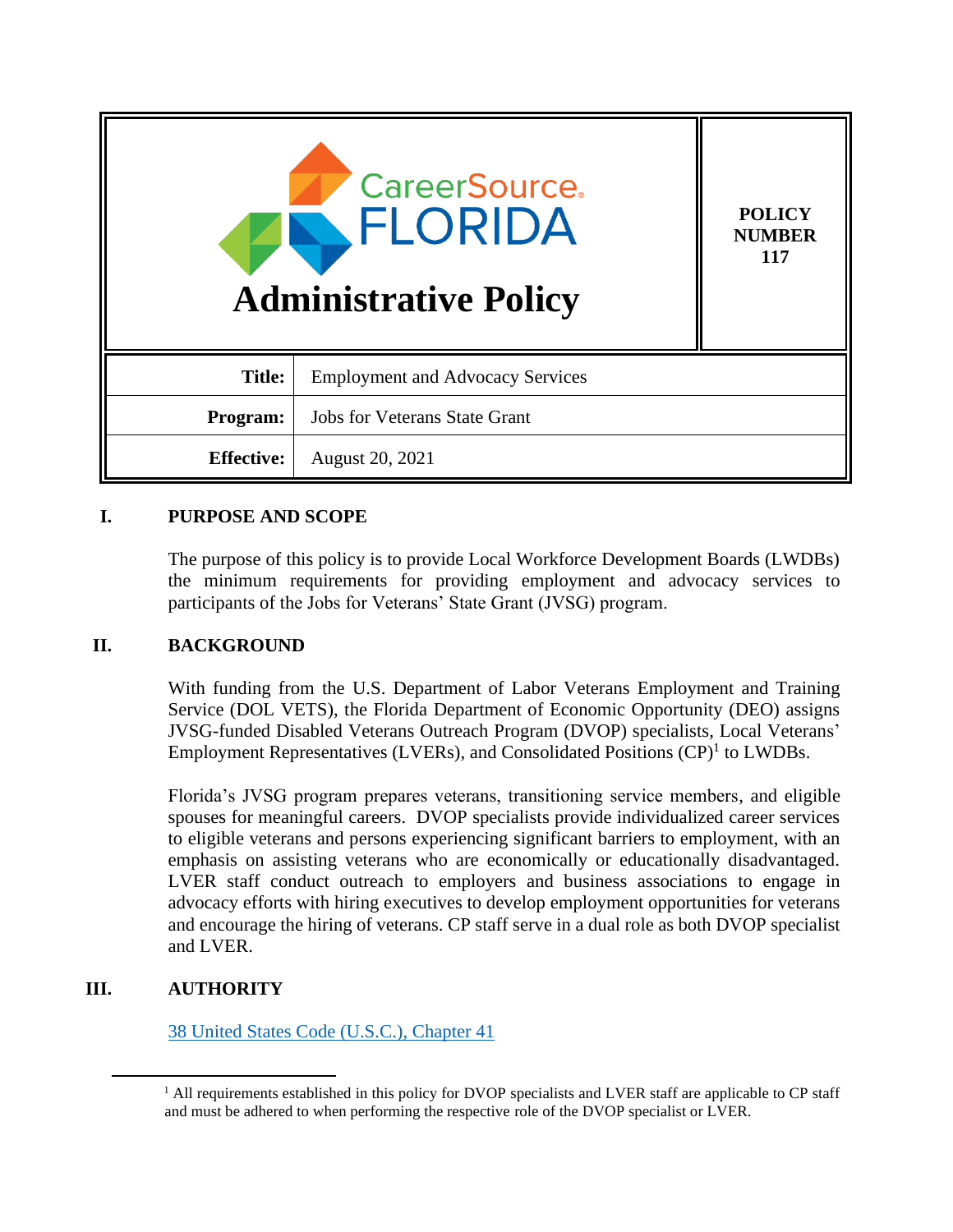#### [38 U.S.C., Chapter 42](https://uscode.house.gov/view.xhtml?path=/prelim@title38/part3/chapter42&edition=prelim)

[Veterans Program Letter \(VPL\) 07-09](https://www.dol.gov/sites/dolgov/files/VETS/legacy/files/VPL-07-09.pdf)

[VPL 07-10](https://www.dol.gov/sites/dolgov/files/VETS/legacy/files/VPL-07-Refocused-Roles.pdf)

[VPL 03-14](https://www.dol.gov/sites/dolgov/files/VETS/legacy/files/VPL-03-14.pdf)

[VPL 03-14, Change 1](https://www.dol.gov/sites/dolgov/files/VETS/legacy/files/VPL-03-14-Change-1.pdf)

[VPL 03-14, Change 2](https://www.dol.gov/sites/dolgov/files/VETS/legacy/files/VPL-03-14-Change-2.pdf)

[VPL 07-14](https://www.dol.gov/sites/dolgov/files/VETS/legacy/files/VPL-07-14.pdf)

[VPL 03-19](https://www.dol.gov/sites/dolgov/files/VETS/legacy/files/veterans-program-letter-03-19.pdf)

# **IV. POLICIES AND PROCEDURES**

Upon determination of a jobseeker's eligibility as prescribed in [Administrative Policy 102:](http://floridajobs.org/docs/default-source/lwdb-resources/policy-and-guidance/guidance-papers/2021-guidance-papers/adminpol102_jvsg-veteranintake-at-careercenters---final-06092021.pdf?sfvrsn=ebad4eb0_2)  [Veteran Intake at Career Centers;](http://floridajobs.org/docs/default-source/lwdb-resources/policy-and-guidance/guidance-papers/2021-guidance-papers/adminpol102_jvsg-veteranintake-at-careercenters---final-06092021.pdf?sfvrsn=ebad4eb0_2) DVOP specialists and LVER staff must facilitate employment services to eligible persons as described in this policy.

#### **A. Disabled Veterans Outreach Program Specialists**

In accordance with [Title 38, U.S.C. 4103A,](https://uscode.house.gov/view.xhtml?req=granuleid:USC-prelim-title38-section4103A&num=0&edition=prelim) DVOP specialists facilitate individualized career services to eligible persons through the case management framework<sup>2</sup>. The purpose of individualized career services is to provide eligible veterans and spouses the necessary information and customized support for obtaining sustained employment. Case management assists participants by evaluating the individual's service level needs, establishing an employment plan, delivering services, and providing consistent contact through a proactive and structured framework. DVOP specialists must emphasize a customer-focused approach, which recognizes that the eligible persons they serve are individuals who may require services that are tailored to their specific needs, situations, and goals.

# **B. Career Services and Employ Florida Reporting**

Services provided to eligible individuals must be recorded in the State's online labor exchange and case management system, Employ Florida. DVOP specialists must facilitate the creation, or update, of the eligible person's individual registration and Wagner-Peyser Program Application in accordance with Section 3: Manage

<sup>&</sup>lt;sup>2</sup> The minimum service requirements of the case management framework are the provision of an objective assessment, the joint development of a written IEP, and consistent contact.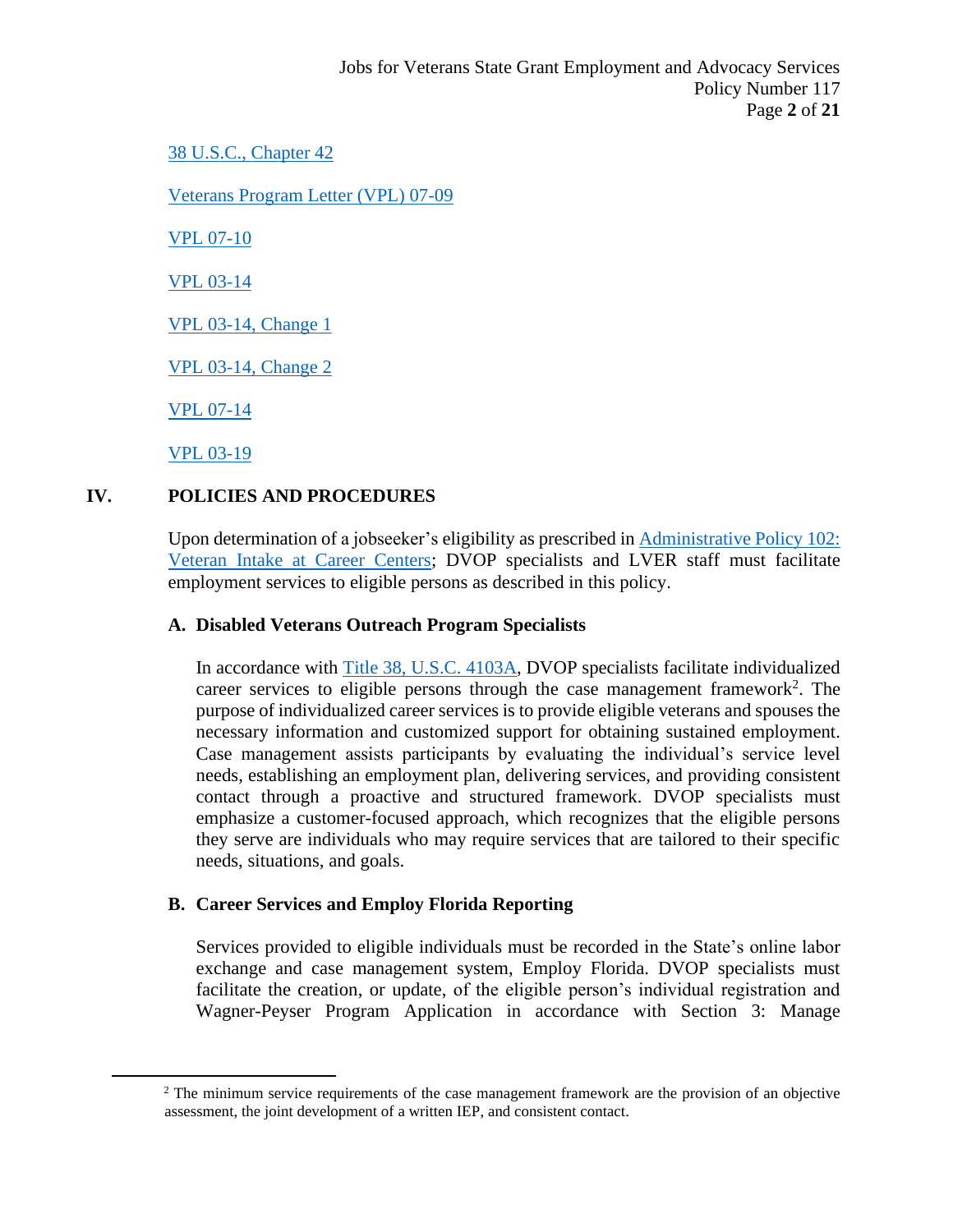Individuals and Section 4: Programs - Wagner-Peyser of the Virtual OneStop® User [Guide for Staff.](https://www.employflorida.com/vosnet/staffresources.aspx)

**Note**: Veterans who are participating in the U.S. Department of Veterans Affair's Veteran Readiness and Employment (VR&E) Chapter 31 Program and/or the U.S. Department of Labor's Homeless Veteran Reintegration Program (HVRP) must be recorded as such in the Veteran page of the Wagner-Peyser Program Application by clicking the respective radio button, and for HVRP participants, by selecting the appropriate HVRP Program Grantee.

DVOP specialists must enroll eligible persons into the JVSG sub-program by entering a JVSG eligibility date on the Intro page of the Wagner-Peyser Program Application. Once the eligible person's individual registration and Wagner-Peyser Program Application has been created, DVOP specialists must document employment services in the participant's Employ Florida Wagner-Peyser program application by recording the service code which corresponds to the service provided, as follows:

| <b>Service Code</b> | <b>Service Code Description</b>                   | <b>Individualized</b> |
|---------------------|---------------------------------------------------|-----------------------|
|                     |                                                   | <b>Career Service</b> |
| V <sub>01</sub>     | $JVSG$ - Objective Assessment <sup>3</sup>        | Yes                   |
| V <sub>02</sub>     | <b>JVSG</b> - Specialized Assessments             | Yes                   |
| V <sub>03</sub>     | <b>JVSG</b> - Individual Career Counseling        | Yes                   |
| V <sub>04</sub>     | JVSG - Individual Employment Plan Update          | Yes                   |
| V <sub>05</sub>     | <b>JVSG</b> - Short-term Prevocational Services   | Yes                   |
| V <sub>06</sub>     | <b>JVSG</b> - Coordination of Wraparound Services | N <sub>o</sub>        |
| V <sub>07</sub>     | <b>JVSG</b> - Work Experience                     | Yes                   |
| <b>V08</b>          | <b>JVSG</b> - Workforce Preparation Activities    | Yes                   |
| V <sub>09</sub>     | <b>JVSG</b> - Consistent Contact                  | N <sub>o</sub>        |
| V10                 | <b>JVSG - DVOP Outreach Engagement</b>            | N <sub>o</sub>        |
| V11                 | <b>JVSG - Work Readiness Case Conference</b>      | N <sub>o</sub>        |
| 205                 | <b>Individual Employment Plan</b>                 | Yes                   |
| 500                 | Referred to Job Over 150 Days                     | N <sub>o</sub>        |
| 114                 | <b>Staff-Assisted Job Search</b>                  | N <sub>o</sub>        |

**Note**: There may be other services that are provided, but the services indicated in the table above are the primary services to be administered by DVOP specialists to assist eligible persons. All services recorded, including those not listed in the chart above, must be recorded under the JVSG customer group in the veteran or eligible person's Wagner-Peyser Service Plan.

<sup>&</sup>lt;sup>3</sup> The Objective Assessment must be the initial service provided to the eligible person to initiate JVSG participation.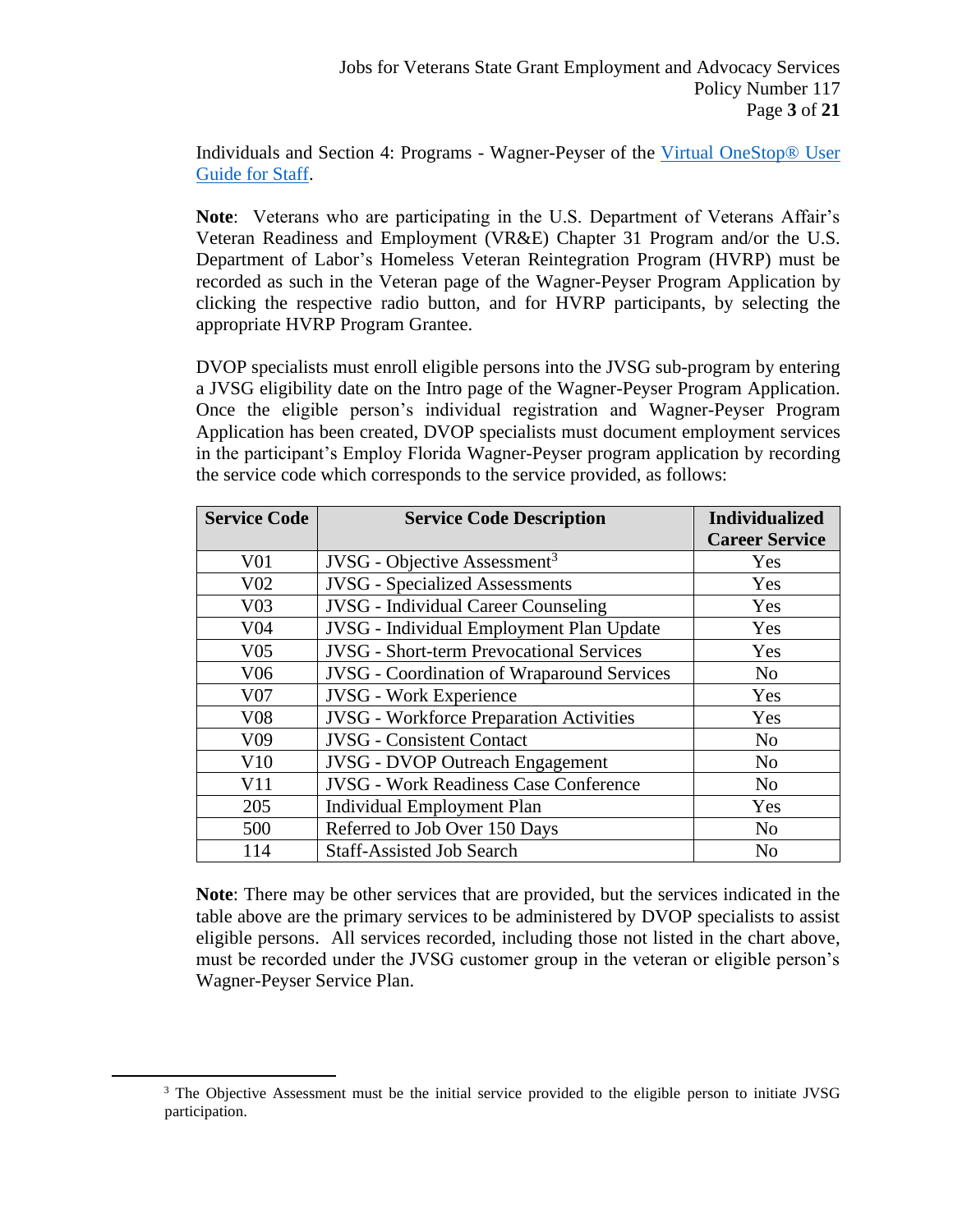# **1. Objective Assessment**

DVOP specialists must conduct an objective assessment for eligible persons to determine the appropriate service level and path to obtain employment. The objective assessment is performed using in-depth interviewing and evaluation to identify barriers and appropriate employment goals. The objective assessment must be the first service provided to the veteran by the DVOP specialist. Additional DVOP specialist service codes are contingent on the objective assessment being present in the participant's program application; meaning, no other services may be recorded until the objective assessment has been recorded successfully.

The objective assessment will serve as the foundation and justification for all services and should guide the development of the participant's Individual Employment Plan (IEP). The assessment must include a detailed examination of the participant's qualifications, skills, and capabilities and explore any relevant barriers that may hinder the participant's ability to secure sustainable employment. This examination may include, but is not limited to, a review of the JVSG participant's:

- a. Attitude towards work
- b. Current labor market opportunities
- c. Educational background
- d. Emotional and physical health (including disabilities)<sup>4</sup>
- e. Employment history
- f. Financial situation
- g. Justice involvement
- h. Transportation
- i. Motivation
- j. Wrap-around service needs

All elements of the objective assessment must be completed using the Employ Florida Objective Assessment Summary. Staff must also include an overall note (located on the Objective Assessment Summary General tab) that includes the following:

- i. The Significant Barrier to Employment (SBE) or Special Population Group which affirms the participants eligibility for DVOP specialist services; and
- ii. A summary of the assessment's findings, to include the participant's barriers to employment, occupational skills, and education.

<sup>4</sup> Specific details about participant physical and emotional health must not be documented in Employ Florida, nor stored in the participant's electronic or hard-copy case file.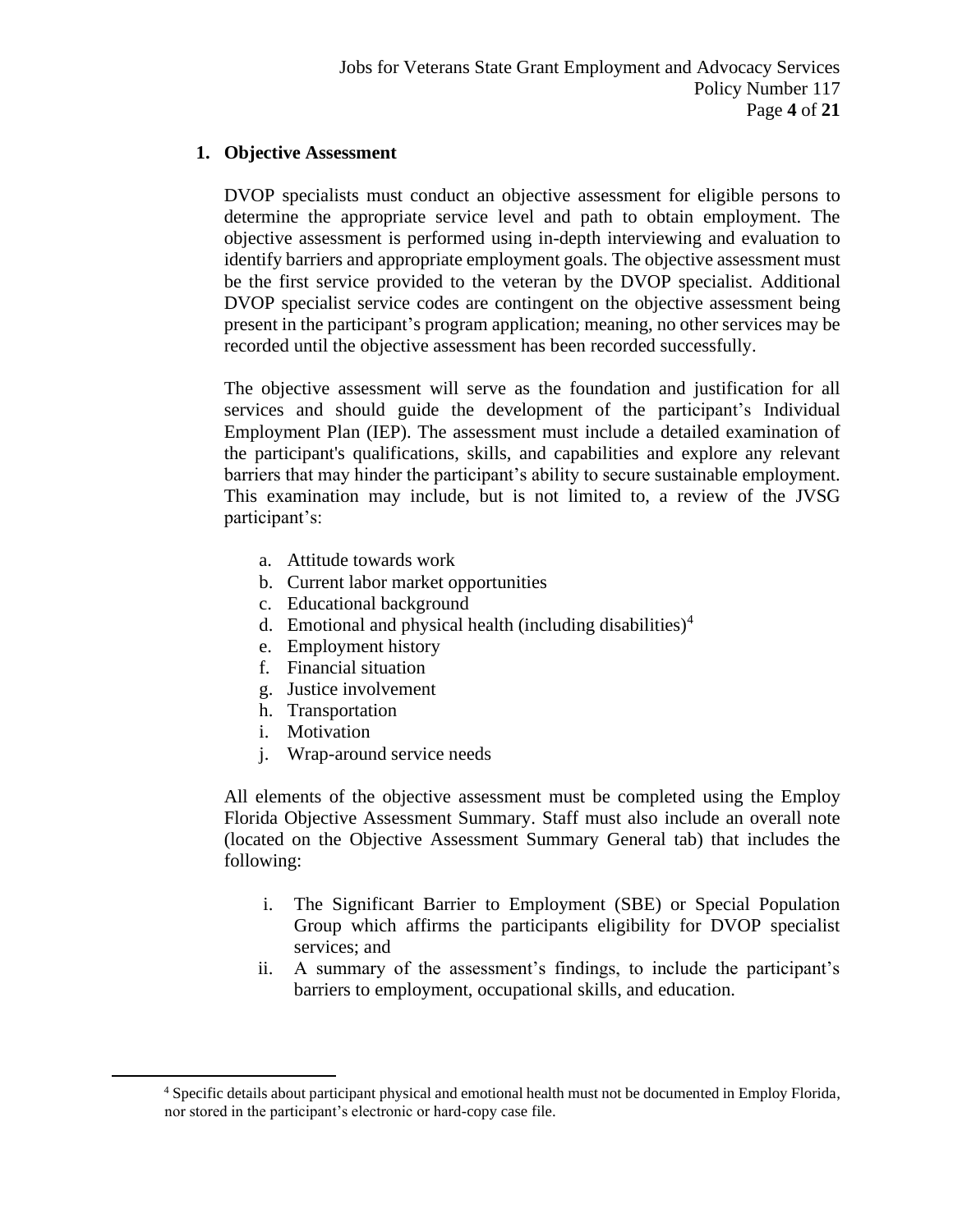Instructions on how to administer an objective assessment through the Objective Assessment Summary are available in the [Virtual OneStop® User Guide for Staff,](https://www.employflorida.com/admin/gsipub/htmlarea/uploads/Staff%20Guide_04_Case_Management.pdf)  [Section 4: Individuals -](https://www.employflorida.com/admin/gsipub/htmlarea/uploads/Staff%20Guide_04_Case_Management.pdf) Case Management. The objective assessment must be recorded in Employ Florida using service code V01 (JVSG - Objective Assessment) and include the required documentation that aligns with the requirements prescribed in the Employ Florida Service Code Guide.

**Note**: If an objective assessment has already been completed by another DVOP specialist or partner program staff, the DVOP specialist may reaffirm the results from that assessment. If any elements of the Employ Florida Objective Assessment Summary are missing, the DVOP specialist must administer the missing elements. If the objective assessment completed by partner program staff was not completed using the Employ Florida Objective Assessment Summary, the DVOP specialist must create a new objective assessment using the Employ Florida Objective Assessment Summary.

#### **2. Specialized Assessments**

Specialized assessments help establish a participant's skill level and service needs. The DVOP specialist may use a multi-faceted approach to the specialized assessment process by referring the participant to, and receiving the results of, an assessment which examines one or more of the following categories:

- a. Basic literacy in math, reading, or writing
- b. English language proficiency
- c. Interests and aptitude
- d. Occupational skill levels
- e. Transferable skills

The results of the assessment must be used to inform the participant of career and/or training opportunities. Without assessment results, a mere referral does not constitute a specialized assessment. Specialized assessments may also be provided through the Workforce Innovation and Opportunity Act (WIOA) program, which will require the DVOP specialist to assist the participant with scheduling the assessment(s). When referring participants to WIOA for specialized assessments, this service must be recorded using service code 211 (Referral to WIOA). The case note should indicate how the DVOP specialist helped facilitate the referral along with the results from the specific assessment referred to.

DVOP specialists may assist participants who qualify for, or are already receiving, Department of Veteran Affairs (VA) education benefits, with completing the CareerScope® specialized assessment at: [https://va.careerscope.net/gibill.](https://va.careerscope.net/gibill) CareerScope® is a no-cost, online assessment tool that measures the participant's interests and skill levels and helps determine suitable career paths. The tool also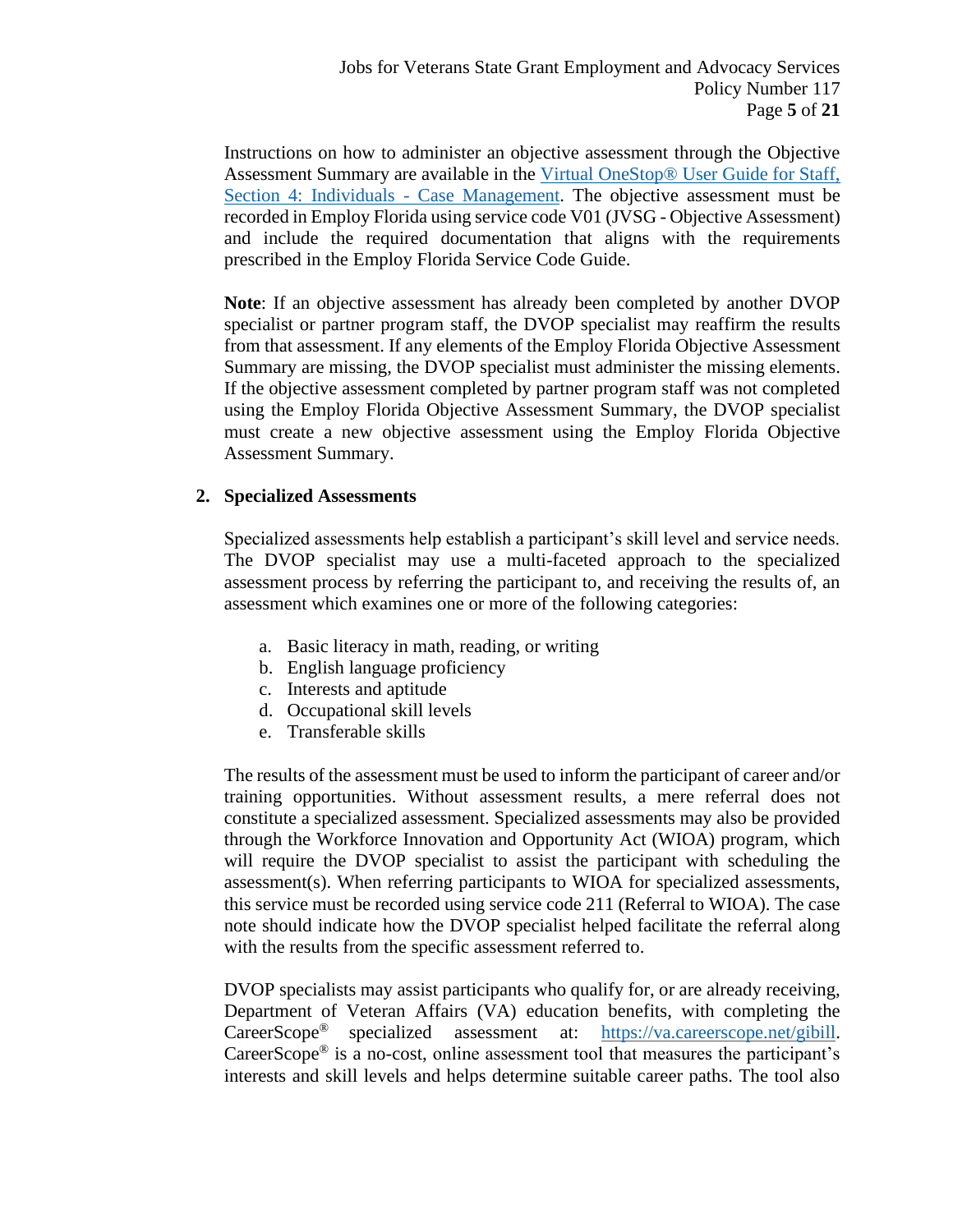recommends courses or training programs that can help the participant become more marketable in the selected occupations.

**Note**: DVOP specialists may administer additional specialized assessments beyond CareerScope® in accordance with LWDB policy and procedures.

The results of the specialized assessment must be recorded in Employ Florida using service code V02 (JVSG - Specialized Assessment) and include a case note that aligns with the requirements prescribed in the Employ Florida Service Code Guide.

#### **3. Individual Career Counseling**

Individual career counseling may be provided by the DVOP specialist following the objective assessment to assist the participant in making informed educational, training, and occupational choices and may include the following:

- a. Assisting in developing a participant's knowledge of educational and occupational opportunities, and/or the steps involved in career planning;
- b. Assisting in developing career goals by using sound information including appropriate assessments and career explorations that focus on the talents, knowledge, transferable skills, interests, values, and aptitudes of the participant;
- c. Interpreting the local job market(s) and providing the steps necessary for the participant to obtain and retain employment in an occupation of the participant's interest;
- d. Providing specific information about job duties, working conditions, and hiring requirements of occupational areas of interest; and
- e. Helping a participant explore and select occupational skills for training opportunities.

Individual career counseling must be recorded in Employ Florida using service code V03 (JVSG - Individual Career Counseling) and include a case note that aligns with the requirements prescribed in the Employ Florida Service Code Guide.

#### **4. Individual Employment Plan**

The IEP is a negotiated agreement between the participant and the program detailing what the participant will do to obtain/return to employment and what the program will do to support the participant's efforts. The IEP must include a clear employment goal and outline the steps necessary (objectives) to achieve the goal. The IEP must address any barriers that may prohibit the participant from achieving the goal.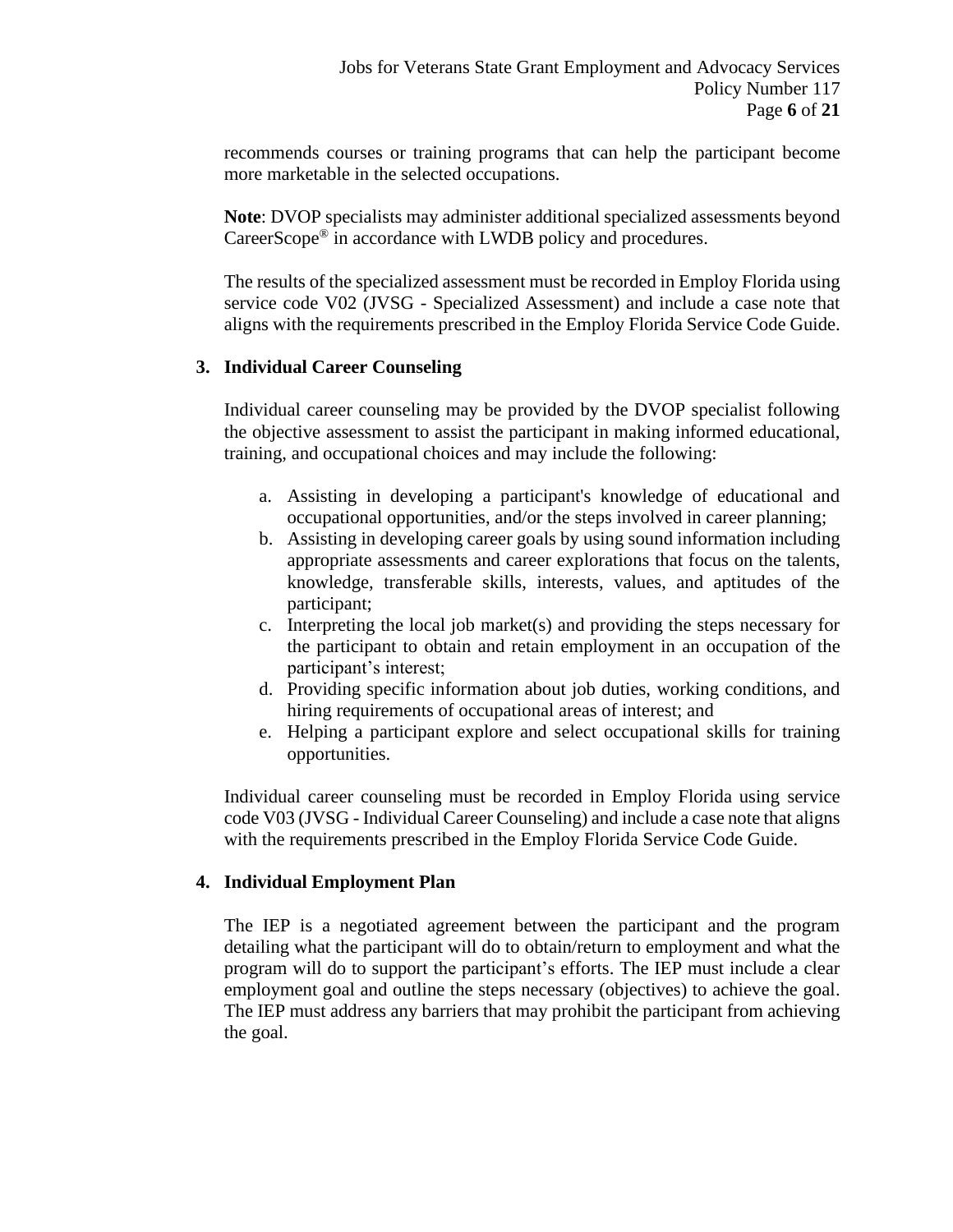#### **a. Developing the Individual Employment Plan**

The IEP must be created using the Employ Florida IEP/Service Strategy wizard<sup>5</sup>. Instructions on how to create an IEP using the Employ Florida IEP/Service Strategy wizard are available in the [Virtual OneStop](https://www.employflorida.com/admin/gsipub/htmlarea/uploads/Staff%20Guide_04_Case_Management.pdf)® User Guide [for Staff, Section 4: Individuals -](https://www.employflorida.com/admin/gsipub/htmlarea/uploads/Staff%20Guide_04_Case_Management.pdf) Case Management. The Employ Florida system will automatically generate a service code 205 (Individual Employment Plan) upon initial creation. The IEP should be signed by the participant and must be retained in the participant's file. No case note is required if the plan is developed in accordance with this policy.

Employ Florida only allows for one IEP per participant. If the participant has an existing IEP in Employ Florida, the DVOP specialist must determine if the IEP is still active and work with the program partner who created the existing IEP to determine if the plan should be closed or will require joint coordination. An IEP that is coordinated across multiple programs requires constant communication between the DVOP specialist and partner program staff to maximize the effectiveness of the plan and prevent the duplication of services.

#### **b. Establishing an Employment Goal and Objectives**

The IEP must have one employment goal that drives the plan. The employment goal must contain three  $(3)$  dates: date established, review date<sup>6</sup>, and anticipated completion date. Once established, IEP goal and objective dates must not be altered in Employ Florida. The description of the employment goal should be written in a manner that is succinct and pertinent. Additional details regarding the employment goal must be included in the Goal Details text box. The term of a goal can be identified as long-term  $(12+$  months), intermediate  $(3-12)$ months), or short-term (0-3 months).

The objectives of the IEP break down the larger goal into comprehensive steps that assist the participant in reaching the employment goal. Effective objectives identify individual tasks to be completed and must include the date the objective was established and review dates for completion.

DVOP specialists must adjust their Employ Florida IEP alert subscription to notify when a goal or objective is nearing the review date by following the instructions in the Virtual OneStop® [User Guide for Staff, Section 31: Manage](https://www.employflorida.com/vosnet/GSIPub/GSIpubpdfView.aspx?docid=Staff_Guide_31_Manage_Communications.pdf)  [Communications.](https://www.employflorida.com/vosnet/GSIPub/GSIpubpdfView.aspx?docid=Staff_Guide_31_Manage_Communications.pdf)

<sup>5</sup> HVRP participants that have an existing employment plan developed by the HVRP grantee that meets the criteria set forth in this policy are not required to create a duplicate plan with the DVOP specialist. The DVOP specialist must coordinate with the HVRP case manager to maximize the effectiveness of the plan and prevent the duplication of services.

<sup>6</sup> At minimum, review dates should be established within 15-days from the anticipated competition date.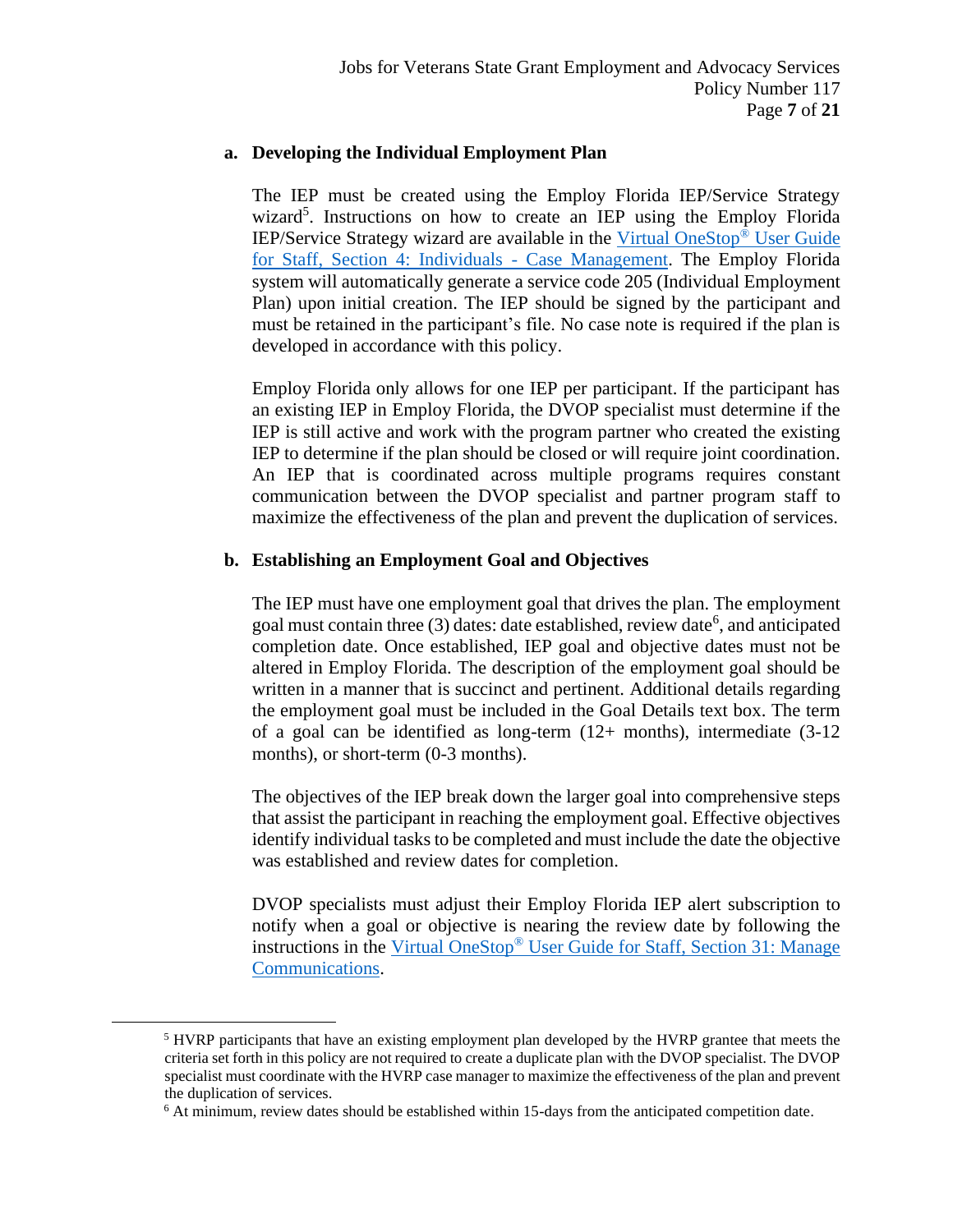An effective IEP should use the S.M.A.R.T. principle to create specific, measurable, attainable, relevant, and time-bound goals and objectives, as described below:

- i. **Specific** goals are easy to comprehend and clearly indicate what the participant intends to do. Specific objectives are the action steps outlining exactly what the participant should do in order to achieve the goal.
- ii. **Measurable** goals have benchmarks allowing participants to see progress

towards successfully achieving the goal. Goals are measurable by establishing objectives to show progress.

- iii. **Attainable** goals and objectives can be realistically expected to be completed within the timeframe given.
- iv. **Relevant** goals and objectives must be relevant to what the participant is trying to achieve. A relevant goal is based on the participant's work history, education, training, special skills, interests, and aptitudes.
- v. **Time-bound** goals and objectives should be limited to a defined period and include a specific timeline for each step of the process.

# **c. Reviewing and Updating the Individual Employment Plan**

The IEP must be treated as a living document and reviewed with the participant by the DVOP specialist on a regular basis. At a minimum, the IEP must be reviewed with the participant every 30 days to ensure the participant's progress in completing objectives. The IEP must be amended, as appropriate, when additional needs are identified, or objectives are achieved.

Once created, the goal and objective(s) must not be altered. Objectives that no longer align with the participant's employment goal, or have exceeded the anticipated completion dates, must be closed to reflect unsuccessful completion and include an accompanying case note in the summary section of the respective objective indicating the reason for change or unsuccessful completion (e.g., unexpected emergency, relocation, change in career path, etc.). Once the objective has been closed, a new objective may be created to replace the unsuccessful objective with consent and collaboration from the participant. When new objectives are added, the IEP should be reviewed and signed by the participant and the DVOP specialist.

Updates to the IEP must be recorded by service code V04 (JVSG - Individual Employment Plan Update). A case note is not required if the plan is updated in accordance with this policy.

**Note**: In the event that a DVOP specialist vacates their position or is dismissed, LWDBs must establish a local policy outlining the procedure to transfer the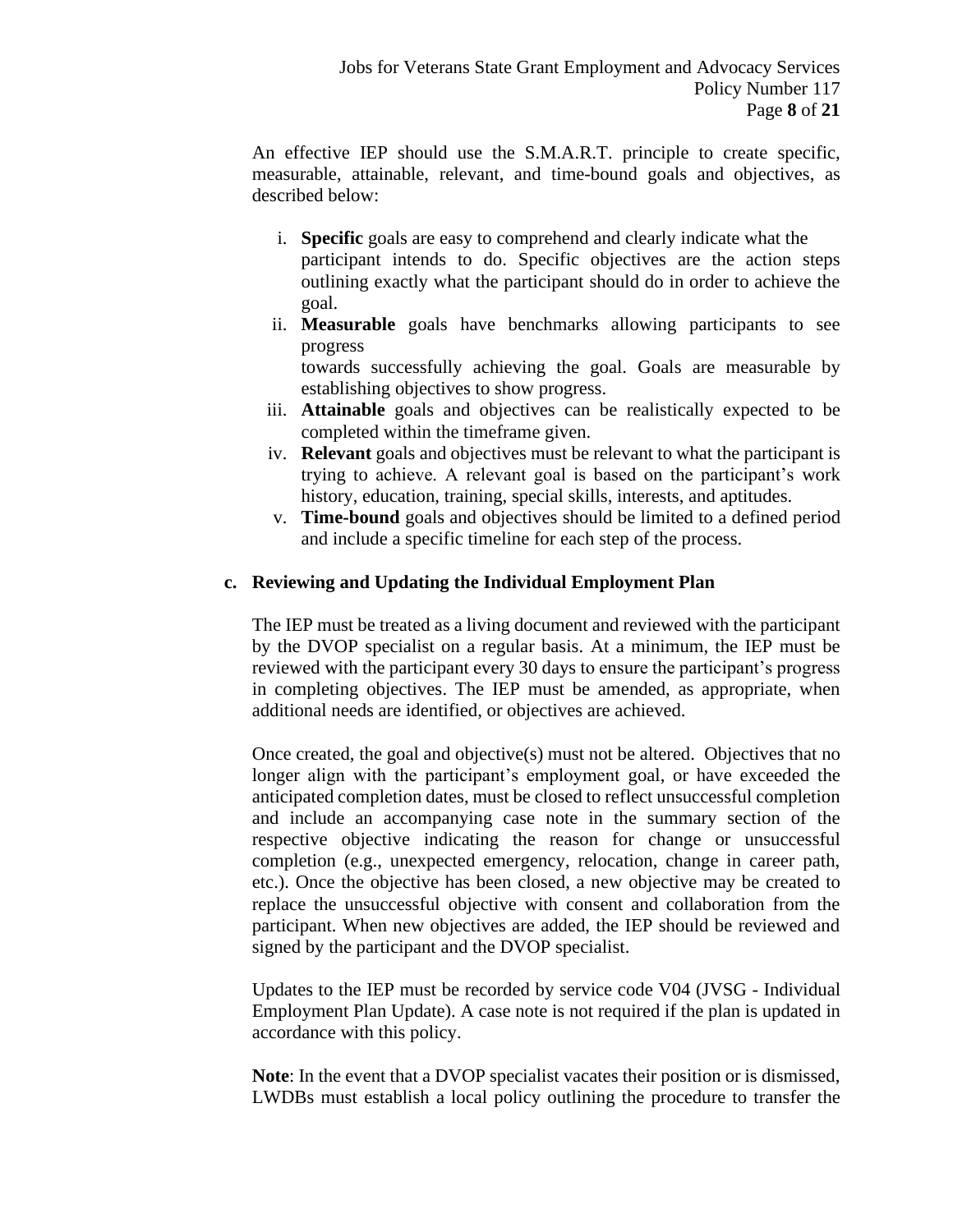departing DVOP specialist's JVSG participants to another DVOP specialist or career center staff member that ensures the continued uninterrupted provision of services.

# **5. Short-Term Prevocational Services**

DVOP specialists may provide short-term prevocational services to help participants attain and maintain sustained employment. Short-term prevocational skills include communication and interviewing skills, punctuality, study skills, professional conduct, and basic computer literacy and competencies. Short-term prevocational services also include providing counseling on workplace expectations, professional conduct, and personal maintenance, when appropriate.

The provision of short-term prevocational services must be recorded in Employ Florida using service code V05 (JVSG - Short-term Prevocational Services) and include a case note that aligns with the requirements prescribed in the Employ Florida Service Code Guide.

# **6. Coordination of Wraparound Services**

In order to effectively provide a wholistic level of service, the DVOP specialist must develop a comprehensive network of partner/community resources to provide participants the necessary wraparound services required for overcoming barriers. The resource network may include, but not be limited to:

- a. [American Legion](https://www.legion.org/)
- b. Community leaders
- c. [Department of Veterans Affairs](https://www.va.gov/)
- d. [Disabled American Veterans](https://www.dav.org/)
- e. Faith-based organizations
- f. [Food banks](https://www.feedingflorida.org/feeding-florida/florida-food-banks)
- g. [Goodwill](https://www.goodwill.org/)
- h. Homeless Shelters
- i. Homeless Veterans Reintegration Program
- j. Housing Urban Development [Veterans Affairs Supportive Ho](https://www.va.gov/homeless/hud-vash_eligibility.asp)using
- k. [Iraq and Afghanistan Veterans of America](https://iava.org/)
- l. [Legal Assistance](https://www.enterpriseflorida.com/military-defense/governors-gi-law/)
- m. [Marine Corps League](https://www.mclnational.org/)
- n. [Salvation Army](https://www.salvationarmyusa.org/usn/)
- o. [Supportive Services for Veteran Fa](https://www.va.gov/homeless/ssvf/)milies
- p. [Veteran Readiness and Employment Program](https://www.benefits.va.gov/vocrehab/) (Chapter 31)
- q. [Veteran Service Officers](https://floridavets.org/wp-content/uploads/CVSO-Directory-May-1-2021.pdf)
- r. [Veterans of Foreign Wars](https://www.vfw.org/)
- s. [Vocational Rehabilitation](http://www.rehabworks.org/customers.shtml)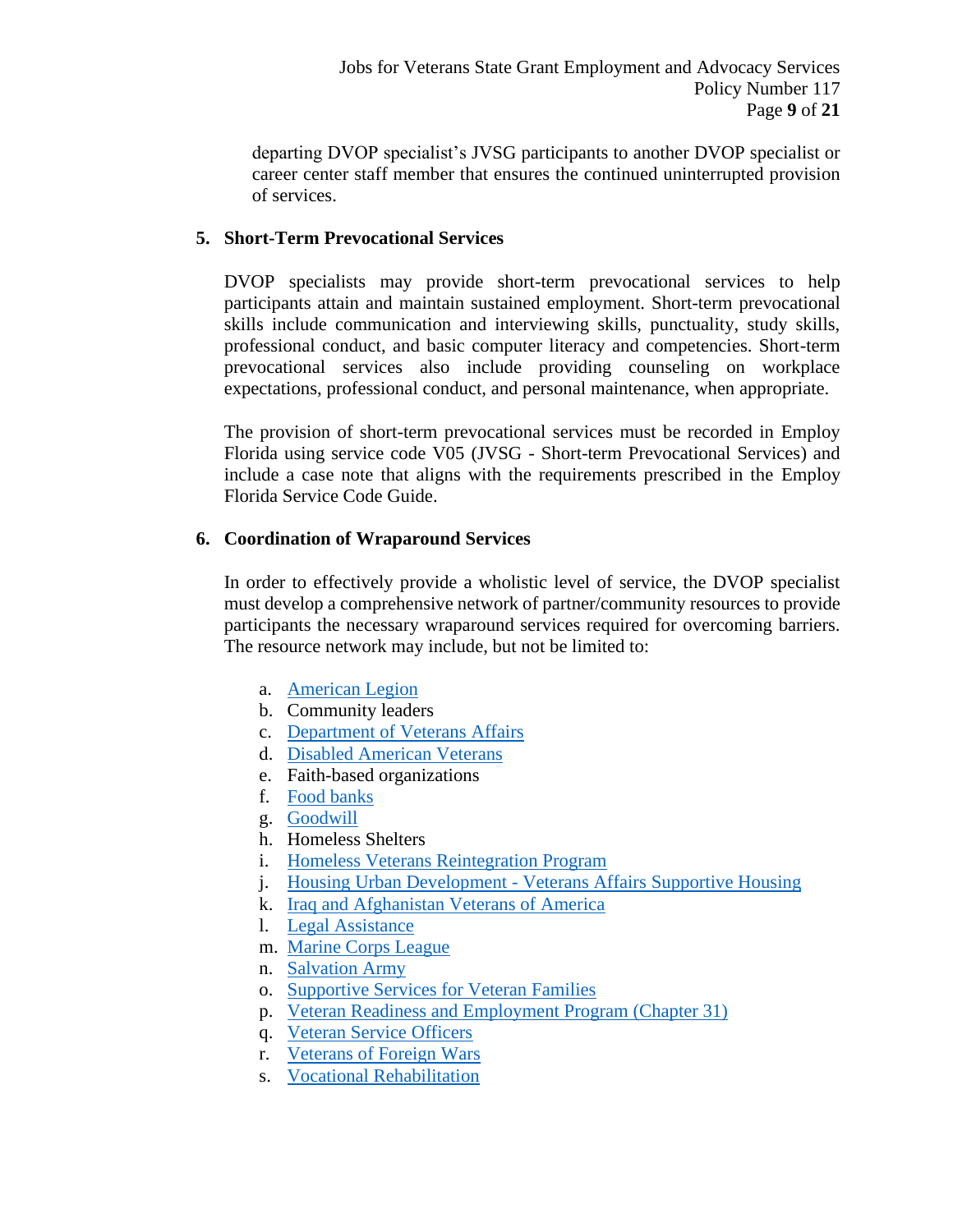Once the resource network has been established, the DVOP specialist must do more than refer the participant to local resources or community partners; they must take an active role in assisting the participant access the resources requested (e.g., providing a direct referral, scheduling an appointment, assisting to prepare necessary documentation, and conducting consistent contact to determine the outcome of the referral). The DVOP specialist must coordinate wraparound services to assist the participant in overcoming any barriers specified in the objective assessment; as doing so will demonstrate the program's value and its commitment to the participant's success.

The coordination of wraparound services must be recorded by service code V06 (JVSG - Coordination of Wraparound Services) and include a case note that aligns with the requirements prescribed in the Employ Florida Service Code Guide.

**Note**: It is encouraged that local management have DVOP specialists maintain referral outcome records to establish best practices and overall resources gained from the referral activities. These records should be reviewed on a quarterly basis to ensure referral activities are productive.

#### **7. Work Experience**

DVOP specialists may place JVSG participants in work experience opportunities through the Workforce Innovation and Opportunity Act (WIOA) or other programs to provide work-based opportunities to practice and enhance the skills and knowledge gained from their military service, program of study, or industry training program.

Work experience is a structured learning experience that takes place in a workplace for a limited period and may be paid or unpaid. Work experience must include academic and occupational education concurrently or sequentially. Work experience opportunities include, but are not limited to:

- a. Apprenticeships;
- b. Department of Defense SkillBridge Program;
- c. Internships;
- d. Job shadowing;
- e. Pre-apprenticeship programs;
- f. Transitional jobs; and
- g. Veterans Affairs Work Study Program.

A work experience should be related to the participant's employment goal. The assessment process and development of the IEP will help to identify appropriate worksites for each participant. The objective assessment process may identify concerns or issues that should be addressed prior to or concurrently with a work experience.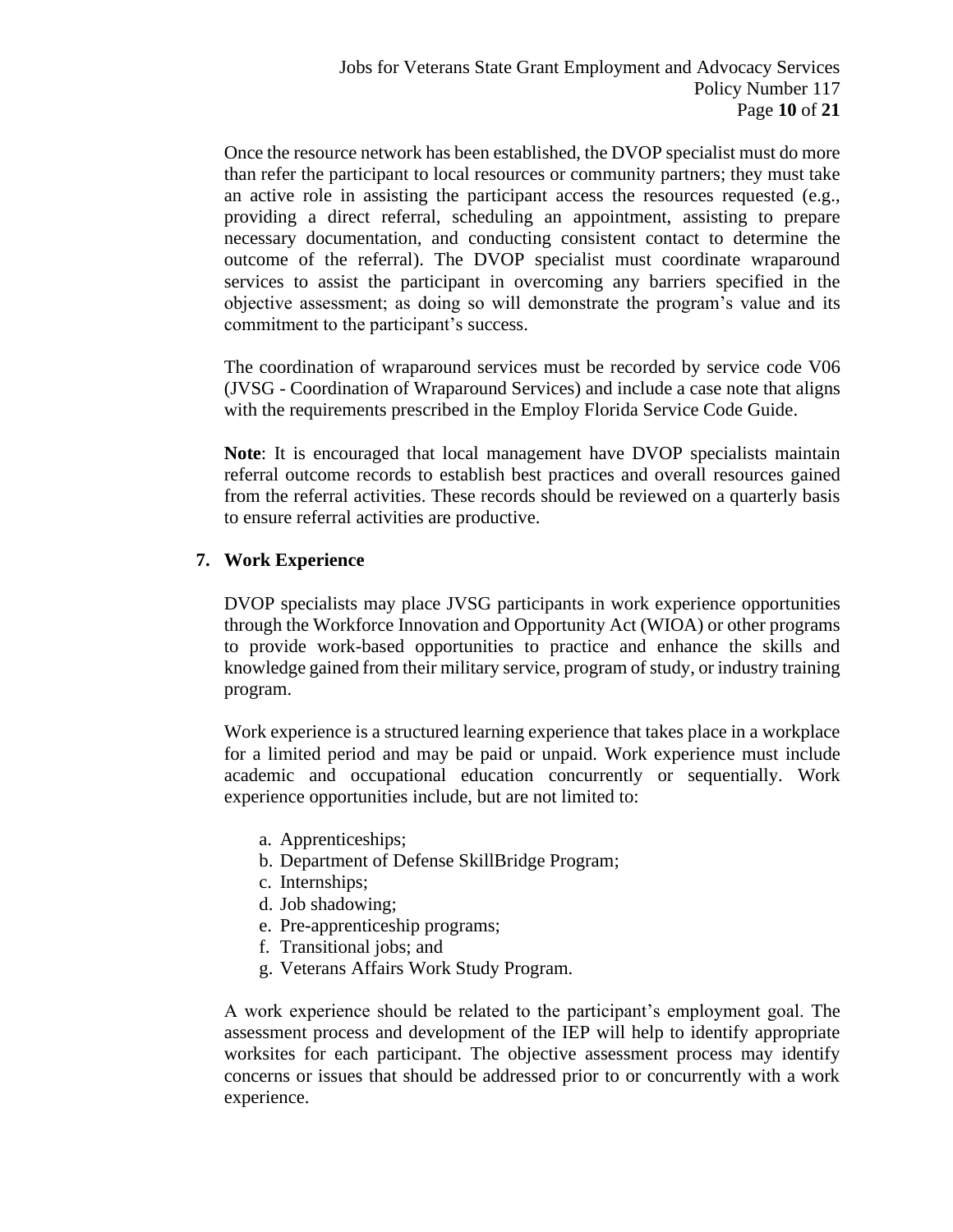Work experience opportunities may be provided through the WIOA program, which will require the DVOP specialist to assist the participant with preparing documentation for program eligibility and scheduling necessary orientations and appointments. When referring participants to WIOA for work experience opportunities, service code 211 (Referral to WIOA) must be recorded. The case note should indicate how the DVOP specialist helped facilitate enrollment in the work experience opportunity.

LWDBs must establish local policies and procedures which streamline and encourage the referral of JVSG participants to WIOA work experience opportunities and other relevant services. LWDBs are encouraged to build policies and procedures which emphasize the referral of VR&E (Chapter 31) veterans to work experience opportunities.

**Note**: Veterans referred to WIOA-funded workforce experience opportunities and other relevant services, who are determined eligible, receive priority of service in accordance with [Administrative Policy 111: Priority of Service for Veterans and](http://floridajobs.org/docs/default-source/lwdb-resources/policy-and-guidance/guidance-papers/2021-guidance-papers/administrative-policy-111-priority-of-service-for-veterans-and-eligible-spouses.pdf?sfvrsn=30ad4eb0_2)  [Eligible Spouses](http://floridajobs.org/docs/default-source/lwdb-resources/policy-and-guidance/guidance-papers/2021-guidance-papers/administrative-policy-111-priority-of-service-for-veterans-and-eligible-spouses.pdf?sfvrsn=30ad4eb0_2) and [Administrative Policy 105: Priority of Service](http://floridajobs.org/docs/default-source/lwdb-resources/policy-and-guidance/guidance-papers/2020-guidance-papers/adminpolicy105_priorityofsvc---final.pdf?sfvrsn=308643b0_2) (WIOA).

The enrollment of a JVSG participant in a work experience opportunity with the assistance of a DVOP specialist must be recorded using service code V07 (JVSG - Work Experience) and include a case note that aligns with the requirements prescribed in the Employ Florida Service Code Guide.

# **8. Workforce Preparation Activities**

DVOP specialists may provide participants workforce preparation activities to increase a participant's employability and help prepare them for the workforce. Workforce preparation activities refer to skills and competencies that are not only useful in the workplace but are fundamental life skills. These preparations may be in the form of activities, programs, and/or services designed to help an individual acquire a combination of basic academic skills, critical thinking skills, digital literacy skills, and self-management skills including competencies in:

- a. Adjusting to civilian work environment;
- b. Critical thinking;
- c. Digital skills;
- d. Skills necessary for successful transition into and completion of postsecondary education, training, or civilian employment;
- e. Utilizing resources; and
- f. Working with others.

The provision of workforce preparation activities must be recorded by service code V08 (JVSG - Workforce Preparation Activities) and include a case note that aligns with the requirements prescribed in the Employ Florida Service Code Guide.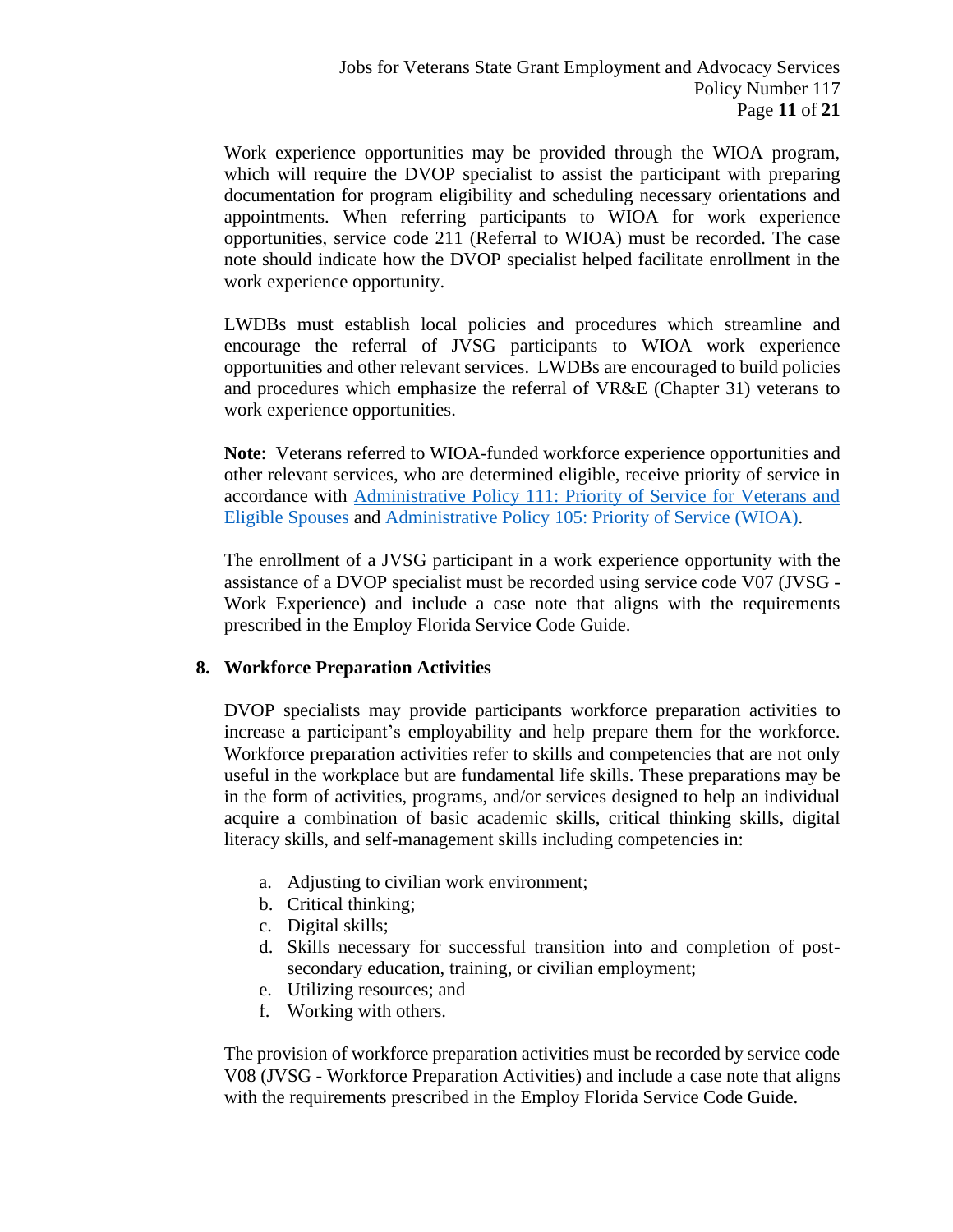#### **9. Consistent Contact**

Regular, consistent contact between the DVOP specialist and the participant, including meetings and updates, both pre-and post-employment, is the foundation of quality case management. Consistent contact is based on the participant's individual needs and situation per the written plan and case notes. Consistent contact may be conducted remotely or in-person; however, no pre-employment contacts should be made without reference to the IEP's goal and objectives. The purpose of pre-employment consistent contact is to ensure all parties are accountable for achieving the objectives and goal of the jointly developed IEP.

When the participant successfully obtains employment, the DVOP specialist must provide post-employment consistent contact for 90 days to ensure sustained employment. Post-employment consistent contact must be performed on a biweekly basis the first month following employment and on a monthly basis thereafter.

Successful consistent contact must involve direct contact with the participant; contact attempts which are not successful do not constitute a successful consistent contact service activity. Direct contact is considered to have occurred when the DVOP specialist and the participant have exchanged information, or the participant has agreed to the service being provided. Contact attempts should be made through various means (i.e., phone, email), and conducted at different times of the day. DVOP specialists who are unable to contact a participant after 90 days must close and exit the case in accordance with [Administrative Policy 115: Common Exit.](http://floridajobs.org/docs/default-source/lwdb-resources/policy-and-guidance/guidance-papers/2021-guidance-papers/adminpol115_wioa-wp-taa_commonexit---final-06092021.pdf?sfvrsn=b8f44eb0_2)

Successful consistent contact must be recorded by service code V09 (JVSG – Consistent Contact) $^7$  and include a case note that aligns with the requirements prescribed in the Employ Florida Service Code Guide.

Unsuccessful consistent contact attempts must be documented with a case note titled "Unsuccessful Contact Attempt"<sup>8</sup> and include the method of contact and outcome of the attempt (e.g., left voicemail, phone disconnected, email returned as undeliverable, etc.). Unsuccessful consistent contact attempts must not be recorded using service code V09 (JVSG – Consistent Contact).

# **10. Disabled Veterans Outreach Program Specialist Outreach Engagement**

As part of their primary duties, DVOP specialists conduct outreach activities in the local area to build capacity with community resources, engage with current participants, and actively recruit eligible veterans to increase their case load. When

<sup>&</sup>lt;sup>7</sup> Service code V09 (JVSG – Consistent Contact) is contingent on an IEP being present in the current program application and does not extend nor trigger participation.

<sup>8</sup> Unsuccessful contact attempt case note titles must be numbered in sequential order to indicate the number of attempts made (e.g., Unsuccessful Contact Attempt - 2nd, 3rd, 4th, etc.).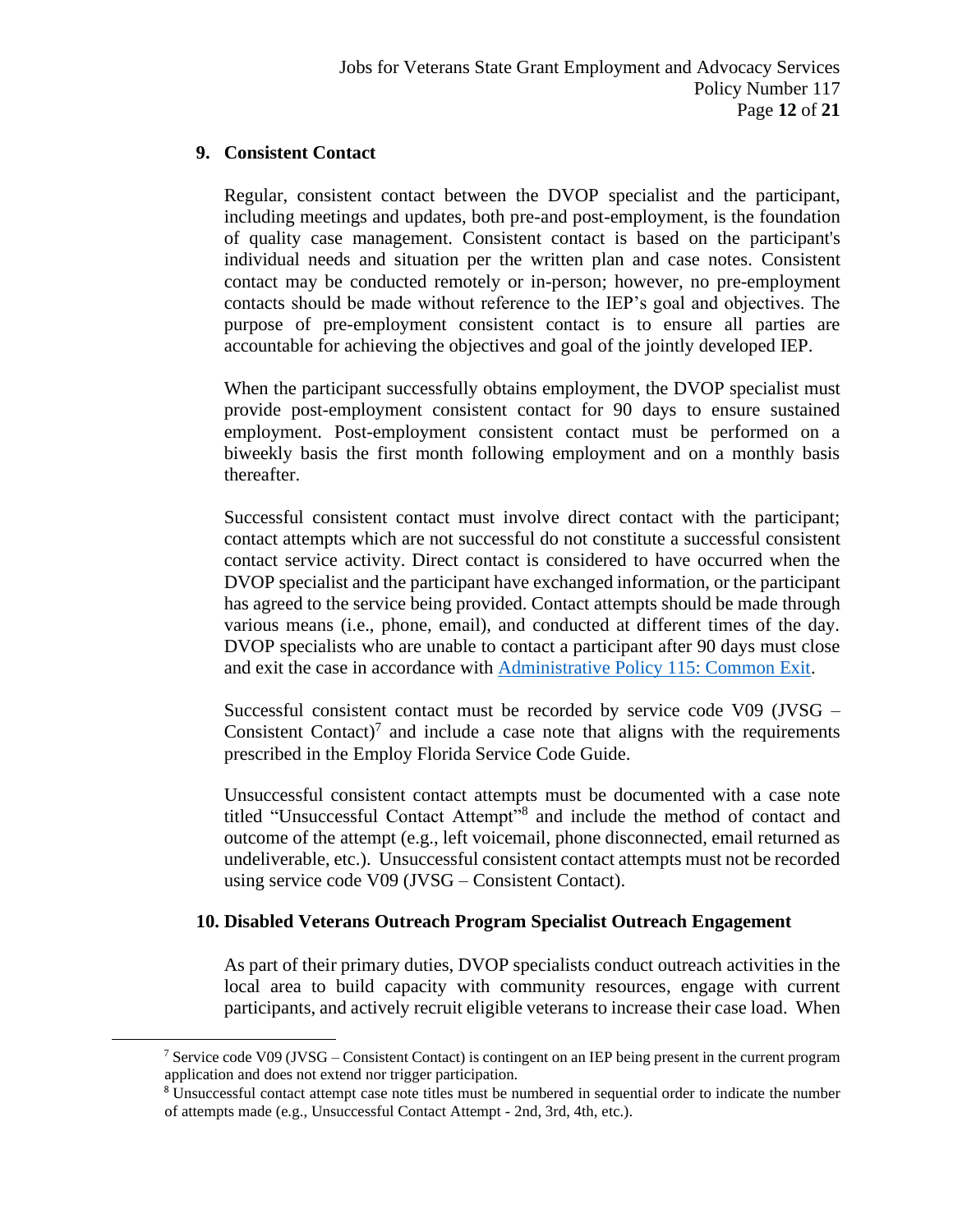conducting outreach activities, DVOP specialists may provide immediate services to individuals determined eligible in accordance with [Administrative Policy 102:](http://floridajobs.org/docs/default-source/lwdb-resources/policy-and-guidance/guidance-papers/2021-guidance-papers/adminpol102_jvsg-veteranintake-at-careercenters---final-06092021.pdf?sfvrsn=ebad4eb0_2)  [Veteran Intake at Career Centers.](http://floridajobs.org/docs/default-source/lwdb-resources/policy-and-guidance/guidance-papers/2021-guidance-papers/adminpol102_jvsg-veteranintake-at-careercenters---final-06092021.pdf?sfvrsn=ebad4eb0_2) Additionally, DVOP specialists may need to conduct outreach<sup>9</sup> to actively case manage participants and provide necessary inperson services.

When a DVOP specialist provides a service to a JVSG participant during outreach, or an individual presents at the career center and is enrolled in JVSG as a result of outreach activities, the DVOP specialist must document this by recording service code V10 (JVSG - DVOP Outreach Engagement) and including a case note that aligns with the requirements prescribed in the Employ Florida Service Code Guide. This service code must only be used for the following scenarios:

- a. When a DVOP specialist provides a service to a current participant during outreach.
- b. When a DVOP specialist provides a service to a new participant during outreach.
- c. When a new participant is enrolled in the JVSG program as a result of a DVOP specialist's outreach efforts.<sup>10</sup>

**Note**: The service code V10 (JVSG - DVOP Outreach Engagement) is to be utilized in conjunction with service code E49 (Organizational Visit VET/MSFW). The E49 (Organizational Visit VET/MSFW) code captures the outreach location visit and the V10 (JVSG - DVOP Outreach Engagement) code captures the individual who was served during, or as a result of, the outreach activities. LWDBs are encouraged to monitor and analyze the relationship between the V10 (JVSG - DVOP Outreach Engagement) and the E49 (Organizational Visit VET/MSFW) codes to determine the effectiveness of DVOP specialist outreach activities.

#### <span id="page-12-0"></span>**11. Work Readiness Case Conference**

In a team approach, a DVOP specialist will provide the individualized career services needed to prepare the participant to be deemed work ready to be referred to a LVER for job development and advocacy services. These activities conducted by the LVER provide individualized advocacy and additional opportunities to veterans and eligible persons that effectively facilitate the participant's employment.

<sup>9</sup> DVOP specialists must not conduct outreach to a participant's private residence. Outreach for the purpose of providing services to a participant who is already enrolled in JVSG should occur in a safe and public setting (e.g., college campus, homeless shelter, community partner's facility).

 $10$  Service code V10 must only be entered once for individuals presenting at the career center and enrolling in JVSG as a result of a DVOP specialist's outreach efforts. Subsequent V10 service codes for that individual must only be entered for services provided during outreach.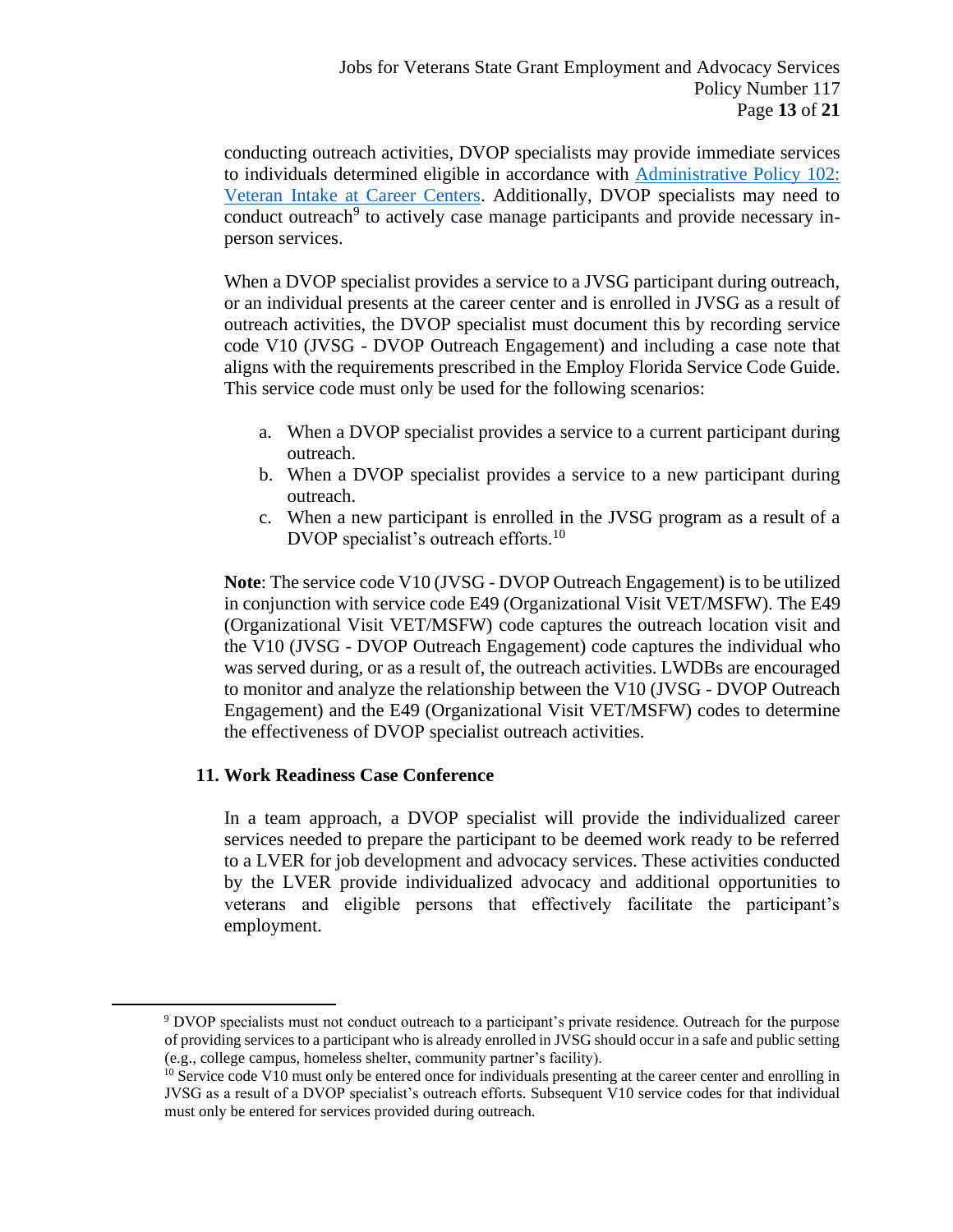The LVER must meet directly with the veteran or eligible person, in person or remotely, to verify work ready status and determine an effective outreach strategy to market the participant to appropriate employment opportunities. This meeting is facilitated by the DVOP specialist through an organized and scheduled case conference. It is recommended the DVOP specialist advise the participant of the role of the LVER as early in the case management process as possible. The effective explanation of the LVER's role demonstrates the program's value to the participant and should further encourage the participant to remain engaged throughout the case management process.

Prior to scheduling the work readiness case conference, the DVOP specialist must ensure the participant's work ready status by ensuring, at minimum, the participant has:

- a. An occupational goal with a favorable market outlook as determined using Employ Florida Labor Market Information (LMI);
- b. The knowledge, skills, aptitudes, and abilities required for the occupational goal;
- c. No barriers that prevent obtaining and retaining employment<sup>11</sup>;
- d. An appropriate, targeted, and current resumé;
- e. Suitable interview attire;
- f. Reliable transportation<sup>12</sup>; and
- g. Demonstrated proper interviewing skills.

Additionally, prior to the referral, the DVOP specialist must provide the LVER information regarding the participant's:

- i. Justice-involvement issues (if applicable);
- ii. Occupational interests;
- iii. Physical limitations; and
- iv. Salary expectations.

The coordination of a work readiness case conference must be recorded by service code V11 (JVSG – Work Readiness Case Conference) and include a case note that aligns with the requirements prescribed in the Employ Florida Service Code Guide.

<sup>&</sup>lt;sup>11</sup> The veteran may be deemed work ready regardless of unresolved barriers to employment, so long as the remaining barriers will not hinder or prevent the obtaining or retaining of employment.

 $12$  Veterans who do not have access to reliable, private transportation may be referred to the LVER; however, the LVER must tailor the outreach strategy to those employers accessible through public transportation and within walking/biking distance of the participant's residence.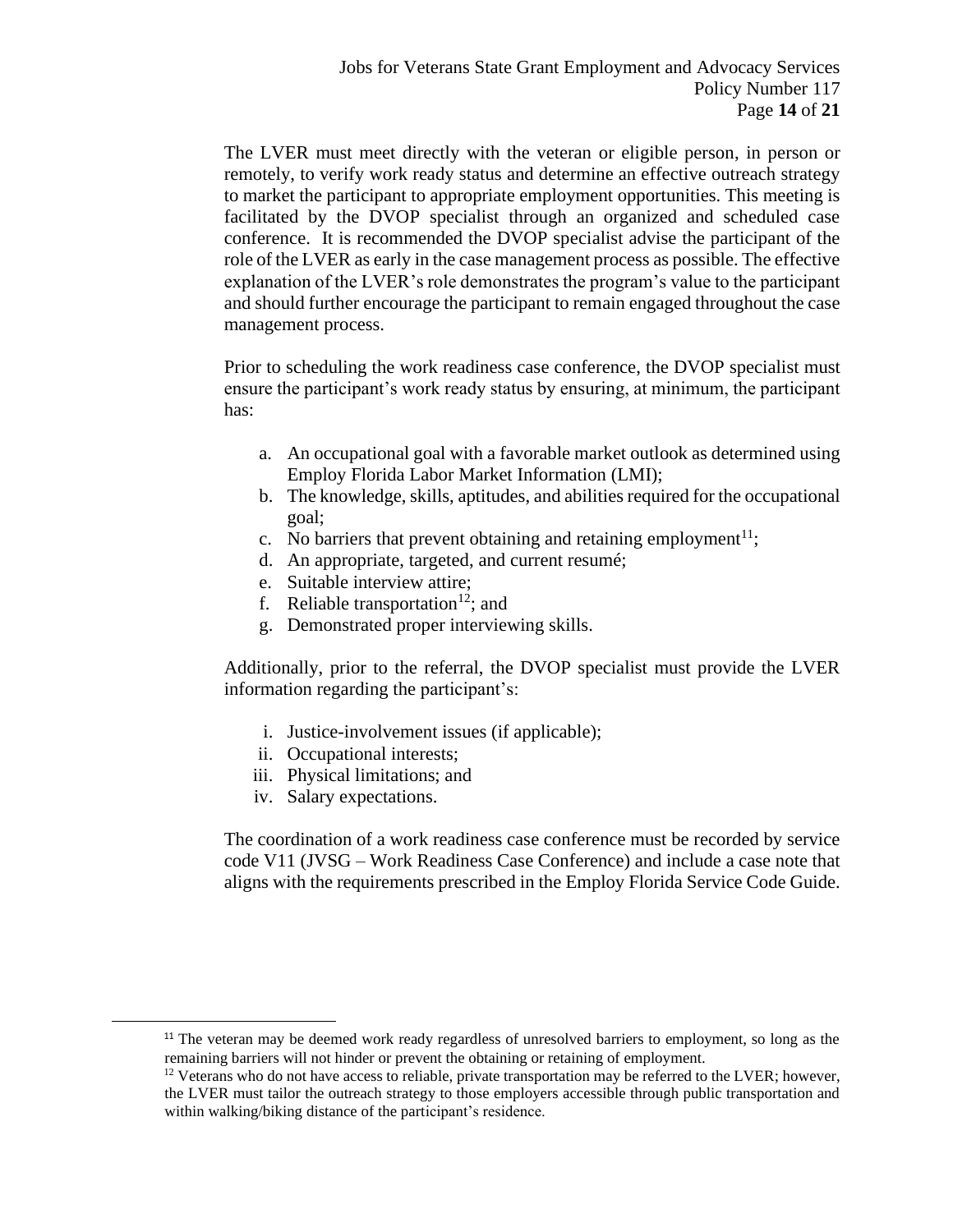#### **12. Job Referrals**

DVOP specialists may provide work-ready participants referrals to employment openings in accordance with [Administrative Policy 96: Job Seeker Registration,](https://floridajobs.org/docs/default-source/lwdb-resources/policy-and-guidance/guidance-papers/2021-guidance-papers/adminpolicy096_wp-job-seeker-regn-app-and-svcs---final-01072021.pdf?sfvrsn=c9b94db0_2)  [Application and Services.](https://floridajobs.org/docs/default-source/lwdb-resources/policy-and-guidance/guidance-papers/2021-guidance-papers/adminpolicy096_wp-job-seeker-regn-app-and-svcs---final-01072021.pdf?sfvrsn=c9b94db0_2) Job referrals must be recorded in Employ Florida by following the instructions available in the Virtual OneStop® [User Guide for Staff,](https://www.employflorida.com/vosnet/GSIPub/GSIpubpdfView.aspx?docid=Staff_Guide_19_Manage_Labor_Exchange.pdf)  [Section 19: Manage Labor Exchange.](https://www.employflorida.com/vosnet/GSIPub/GSIpubpdfView.aspx?docid=Staff_Guide_19_Manage_Labor_Exchange.pdf) Referrals recorded in Employ Florida in accordance with this policy will automatically generate the relevant service code and the DVOP specialist must include a case note that aligns with the requirements prescribed in the Employ Florida Service Code Guide. DVOP specialists should inform LVER staff of referrals made to allow for veteran advocacy efforts.

# **13. Staff-Assisted Job Search Activities**

DVOP specialists may provide staff-assisted job search activities for work ready participants. Staff assisted job search activities must include significant staff involvement designed to help the participant plan and carry out a successful job-search strategy. These activities include resume preparation assistance, job search workshops, job finding clubs, development of a job-search strategy, and conducting a job search on behalf of the participant. Conducting a job search through Employ Florida on behalf of the participant without the participant's knowledge, does not constitute a staff-assisted job search activity.

The provision of staff-assisted job search activities must be recorded by service code 114 (Staff-Assisted Job Search) and include a case note that aligns with the requirements prescribed in the Employ Florida Service Code Guide.

#### **C. Local Veterans' Employment Representative**

LVER staff conduct employer outreach activities as part of the LWDB's business services unit that support veteran individual job developments and the referral of veterans to appropriate job openings. To serve veterans and eligible persons effectively and efficiently, LVER staff must focus on their primary role, which is employer outreach on behalf of veterans. In executing this role, LVER staff must concentrate efforts on advocacy services for veterans jointly determined to be work ready after receipt of individualized career services from a DVOP specialist. These activities must include efforts to increase job opportunities for veterans and eligible persons through direct employer contact<sup>13</sup>.

<sup>&</sup>lt;sup>13</sup> Direct employer contact may be conducted in-person, over the phone, or through other remote means. Direct contact requires an acknowledgement from the employer regarding the specific service provided.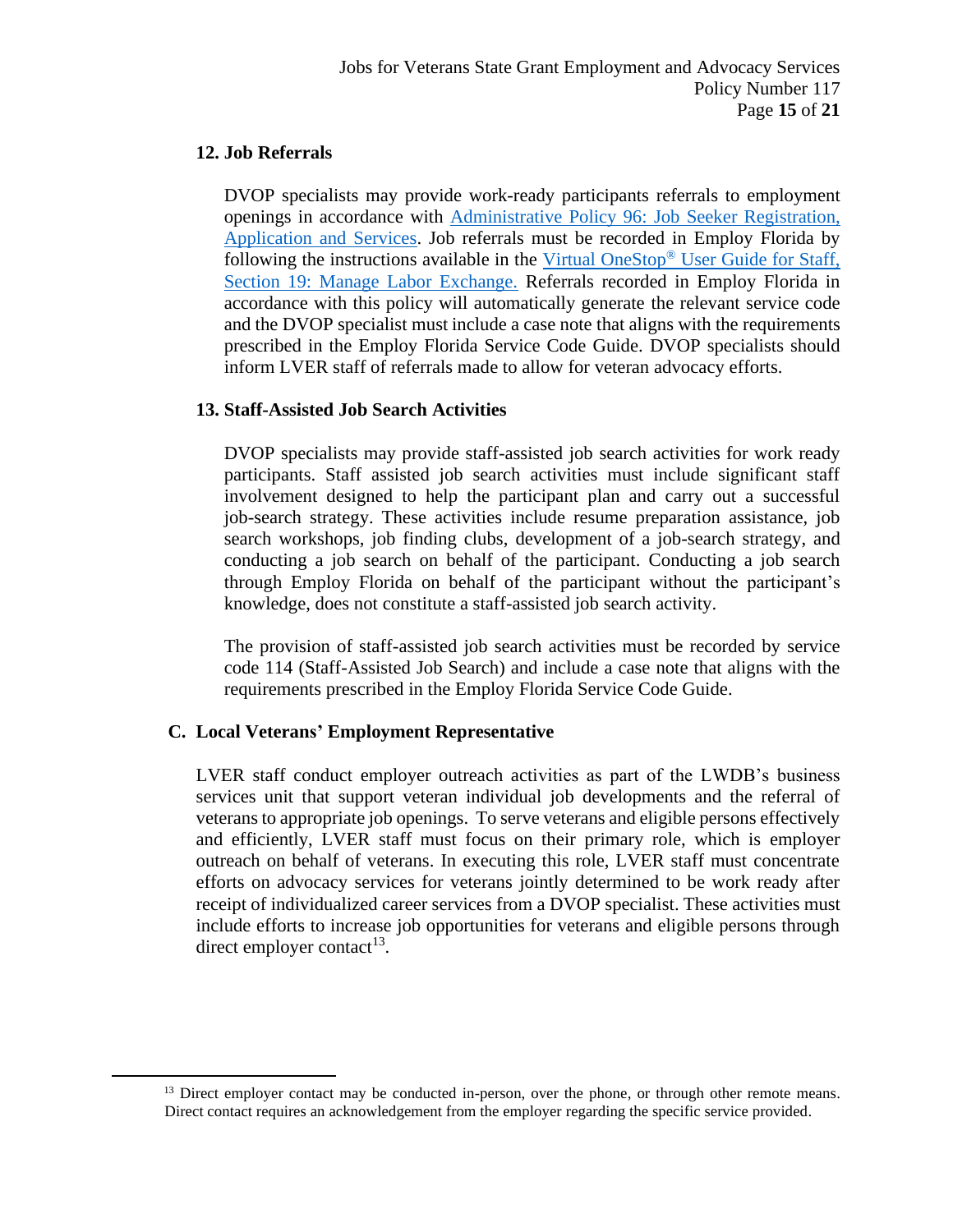#### **D. Advocacy, Job Development Activities, and Employ Florida Reporting**

LVER staff must document advocacy efforts in the employer's service record and/or the participant's Employ Florida Wagner-Peyser program application, in accordance with this policy, by recording the service code which corresponds to the service provided, as follows:

| <b>Service</b> | <b>Service Code Description</b>        | <b>Employer or</b>      |
|----------------|----------------------------------------|-------------------------|
| Code           |                                        | <b>Participant Code</b> |
| 123            | <b>Job Development Contact</b>         | Participant             |
| E33            | Job Development                        | Employer                |
| 500            | Referred to Job Over 150 Days          | Participant             |
| V12            | <b>JVSG</b> - Veteran Advocacy Contact | Participant             |
| E53            | Veteran Advocacy                       | Employer                |

#### **1. Job Developments**

[20 Code of Federal Regulations \(CFR\) § 651.10](https://www.govinfo.gov/content/pkg/CFR-2011-title20-vol3/pdf/CFR-2011-title20-vol3-sec651-10.pdf) defines a job development as the process of securing a job interview with a public or private employer for a specific participant for whom the career center has no suitable opening on file. Prior to conducting job development activities on behalf of a participant, LVER staff must conduct a full review of Employ Florida to ensure there is no suitable employment opening on file $14$ .

The process of securing a job interview on behalf of a veteran or eligible person must occur through direct contact with the employer. Job developments must center on each veteran's needs, skills, abilities, goals, physical abilities, and limitations determined through the work readiness case conference, as described in [Section](#page-12-0)  [IV.B.11](#page-12-0) of this policy.

LVER staff must document job developments made on behalf of work ready JVSG participants by:

- a. Recording service code 123 (Job Development Contact) in the participant's Employ Florida Wagner-Peyser Program Application and attaching a case note that aligns with the requirements prescribed in the Employ Florida Service Code Guide; and
- b. Recording employer service code E33 (Job Development) in the employer's service plan. A case note is not required if the case note was entered appropriately on the corresponding 123 (Job Development Contact) service code.

<sup>&</sup>lt;sup>14</sup> If a suitable employment opening is available in Employ Florida, the LVER should coordinate with Wagner-Peyser staff or the DVOP specialist to facilitate a direct referral. LVER staff may contact the employer to advocate on behalf of the veteran in accordance with this policy.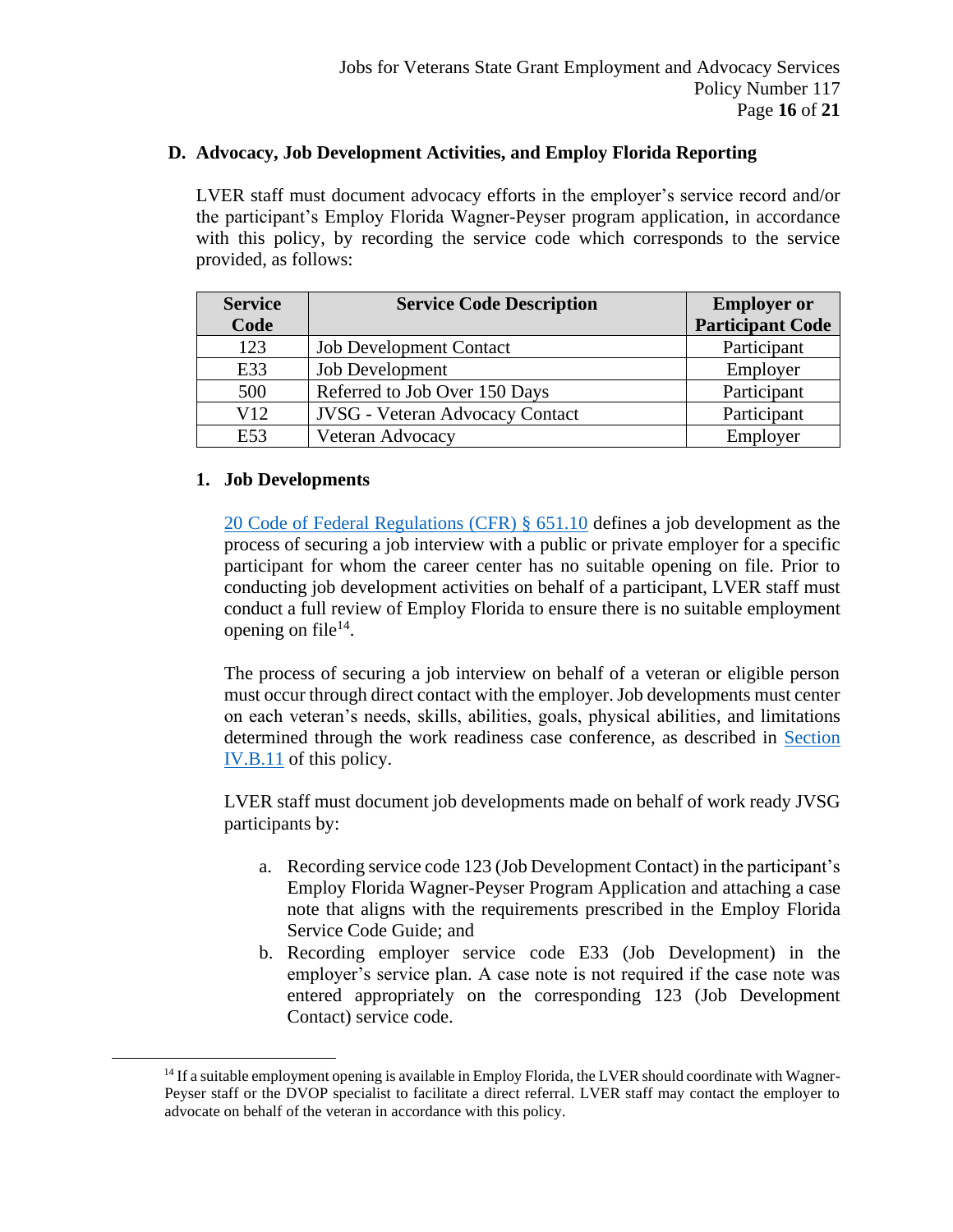**Note**: The 123 (Job Development Contact) and E33 (Job Development) are complementary service codes that are required for documenting job development contact attempts. There must be a corresponding number between both services for LVER staff.

# **i. Job Development Job Orders**

Successful job development activities which result in a job order must be recorded in Employ Florida in accordance with Administrative Policy 99: Job [Orders and Placements](https://floridajobs.org/docs/default-source/lwdb-resources/policy-and-guidance/guidance-papers/2020-guidance-papers/adminpolicy099_joborders_placements---final.pdf?sfvrsn=5a8643b0_2) and relevant local policies and procedures.

# **ii. Referral to Job Development Job Orders**

LVER staff may make direct referrals of veterans and eligible persons to job development job orders in accordance with [Administrative Policy 96: Job](https://floridajobs.org/docs/default-source/lwdb-resources/policy-and-guidance/guidance-papers/2021-guidance-papers/adminpolicy096_wp-job-seeker-regn-app-and-svcs---final-01072021.pdf?sfvrsn=c9b94db0_2)  [Seeker Registration, Application and Services.](https://floridajobs.org/docs/default-source/lwdb-resources/policy-and-guidance/guidance-papers/2021-guidance-papers/adminpolicy096_wp-job-seeker-regn-app-and-svcs---final-01072021.pdf?sfvrsn=c9b94db0_2) Job referrals must be recorded in Employ Florida by following the instructions available in the [Virtual](https://www.employflorida.com/vosnet/GSIPub/GSIpubpdfView.aspx?docid=Staff_Guide_19_Manage_Labor_Exchange.pdf)  [OneStop® User Guide for Staff, Section 19: Manage Labor Exchange.](https://www.employflorida.com/vosnet/GSIPub/GSIpubpdfView.aspx?docid=Staff_Guide_19_Manage_Labor_Exchange.pdf) Referrals recorded in Employ Florida in accordance with this policy will automatically generate the respective service code. LVER staff must not make referrals to job orders that were not created through their job development activities.

# **2. Veteran Advocacy Contact**

LVER staff must advocate on behalf of all veterans, with an emphasis on individualized advocacy on behalf of veterans and eligible persons who have been deemed work ready after receipt of individualized career services from a DVOP specialist. LVER staff conduct veteran advocacy contacts by making direct contact with employers and attempting to secure an interview for a specific veteran for an employment opening that is on file in the Employ Florida online labor exchange system.

LVER staff must document veteran advocacy contact attempts made on behalf of work ready veterans and eligible persons by:

- a. Recording service code V12 (Veteran Advocacy Contact) in the participant's Employ Florida program application and include a case note that aligns with the requirements prescribed in the Employ Florida Service Code Guide.
- b. Recording employer service code E53 (Veteran Advocacy) in the employer's service plan. A case note is not required if the case note was entered appropriately on the corresponding V12 (Veteran Advocacy Contact) service code.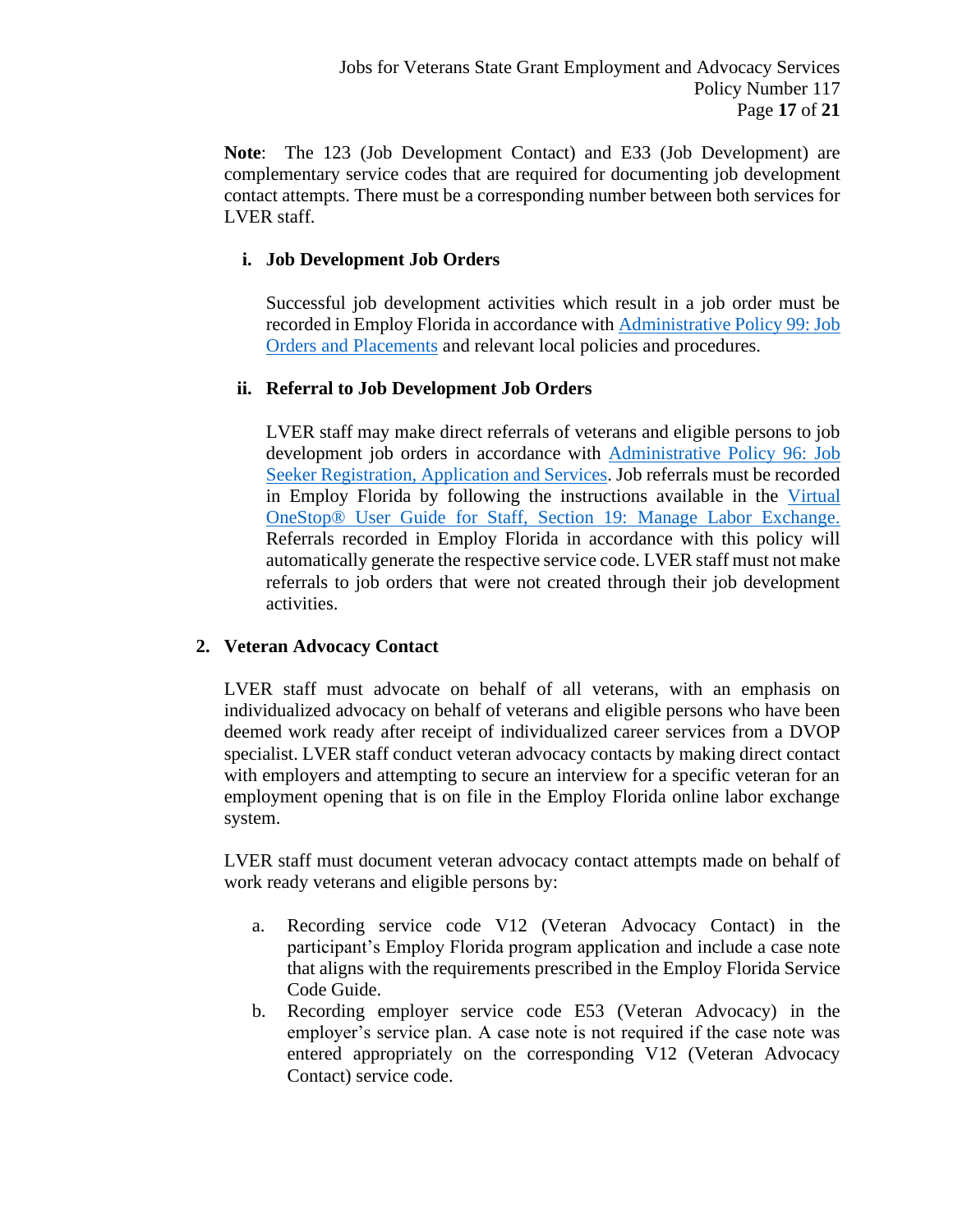**Note**: The V12 (Veteran Advocacy Contact) and E53 (Veteran Advocacy) are complementary service codes that are required for documenting individual advocacy attempts. There should be a corresponding number between both services for LVER staff.

# **3. Career Center Staff**

Career center staff must be prepared to serve veterans and eligible persons when a DVOP specialist is unavailable. At minimum, the LWDB must ensure that the veteran or eligible person is provided with the services requested by the appropriate staff member. Additionally, career center staff must refer the eligible person to the DVOP specialist within two (2) business days so that they may provide a followup contact to determine if any additional services are desired. The DVOP specialist whom receives the referral must attempt to contact the eligible veteran or person within two (2) business days of receipt of the referral. Career center staff are not required to case manage veterans and eligible persons, unless mandated by local policy or program-specific requirements.

Referral by a career center staff member to a DVOP specialist for follow-up must be recorded using service code 168 (Referral for DVOP Follow-Up) and include a case note that aligns with the requirements prescribed in the Employ Florida Service Code Guide.

# **V. STATE AND LOCAL MONITORING**

Services and activities provided under JVSG must be monitored annually for compliance with JVSG requirements by DEO. DEO will monitor the requirements outlined in this policy inclusive of required local operating procedures. Additionally, LWDBs must establish local monitoring policies and procedures that include, at minimum:

- 1. Roles of the JVSG participant and LWDB staff;
- 2. Coordination of DVOP specialist and LVER staff; and
- 3. Local monitoring procedures for implementation of this policy.

# **VI. DEFINITIONS**

**Caregiver** - As defined by [Title 38, U.S.C. 1720G\(d\),](https://www.govinfo.gov/content/pkg/USCODE-2011-title38/pdf/USCODE-2011-title38-partII-chap17-subchapII-sec1720G.pdf) with respect to an eligible veteran, a caregiver means an individual who provides personal care services to support the veteran's:

- a. Health and well-being;
- b. Everyday personal needs (like feeding, bathing, and dressing); and/or
- c. Safety, protection, or instruction in their daily living environment.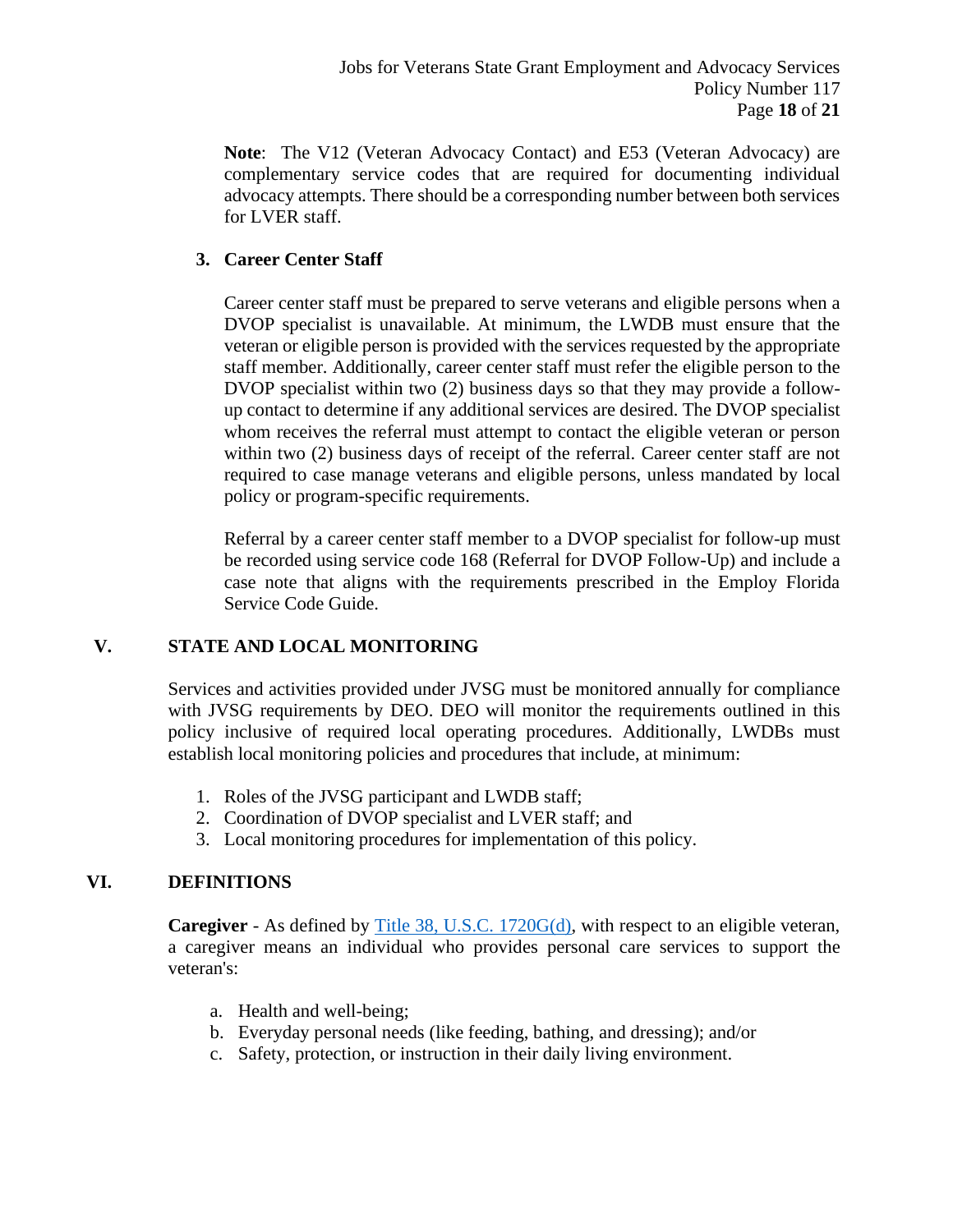**Career Center** - Also known as a one-stop center or American Job Center (AJC), career centers are designed to provide a full range of assistance to job seekers under one roof. Established under the Workforce Investment Act and reauthorized in the Workforce Innovation and Opportunity Act of 2014, these centers offer training referrals, career counseling, job listings, and similar employment-related services.

**Case Notes** - Online statements entered in the State MIS, Employ Florida, by the staff member that identifies a participant's status for a specific data element, the date on which the information was obtained, and the career planner who obtained the information.

**Consolidated Position (CP)** - Staff who performs the functions and duties of both a LVER and DVOP specialist in select LWDBs as assigned by the State Veterans' Program Office.

**Disabled Veterans Outreach Program (DVOP) Specialist** - Specialists who provide individualized career services and facilitate placements to meet the employment needs of veterans and eligible persons who have significant barriers to employment or have otherwise been designated by the U.S. Department of Labor (DOL) Veterans' Employment and Training Service (VETS).

**Eligible Person** - A veteran, spouse, or caregiver who is eligible to receive services from a DVOP specialist as described in Administrative Policy 102: Veteran Intake at Career Centers.

**Individualized Career Services** - Services required to retain or obtain employment, consistent with [20 CFR 678.430.](https://www.govinfo.gov/content/pkg/CFR-2017-title20-vol4/pdf/CFR-2017-title20-vol4-sec678-430.pdf) Generally, these services involve significant staff time and customization to the veteran's needs. Individualized career services include services such as: specialized assessments, developing an individual employment plan, counseling, work experiences (including transitional jobs), etc.

**Job Finding Clubs** - An organized activity that provides instructions on resume writing, application preparation, interviewing skills, and/or job lead development and includes a period of structured application where participants attempt to obtain jobs.

**Job Referral** - A staff-assisted job referral is the act of LWDB staff facilitating the match between qualified jobseekers and employers with job openings; and the recording of such referral in Employ Florida.

**Job Search Planning** - Development of a plan (not necessarily a written plan) that includes the necessary steps and timetables to achieve employment in specific occupational, industry, and/or geographic area.

**Job Search Workshop** - An organized activity that provides instructions on resume writing, application preparation, interviewing skills, and/or job lead development.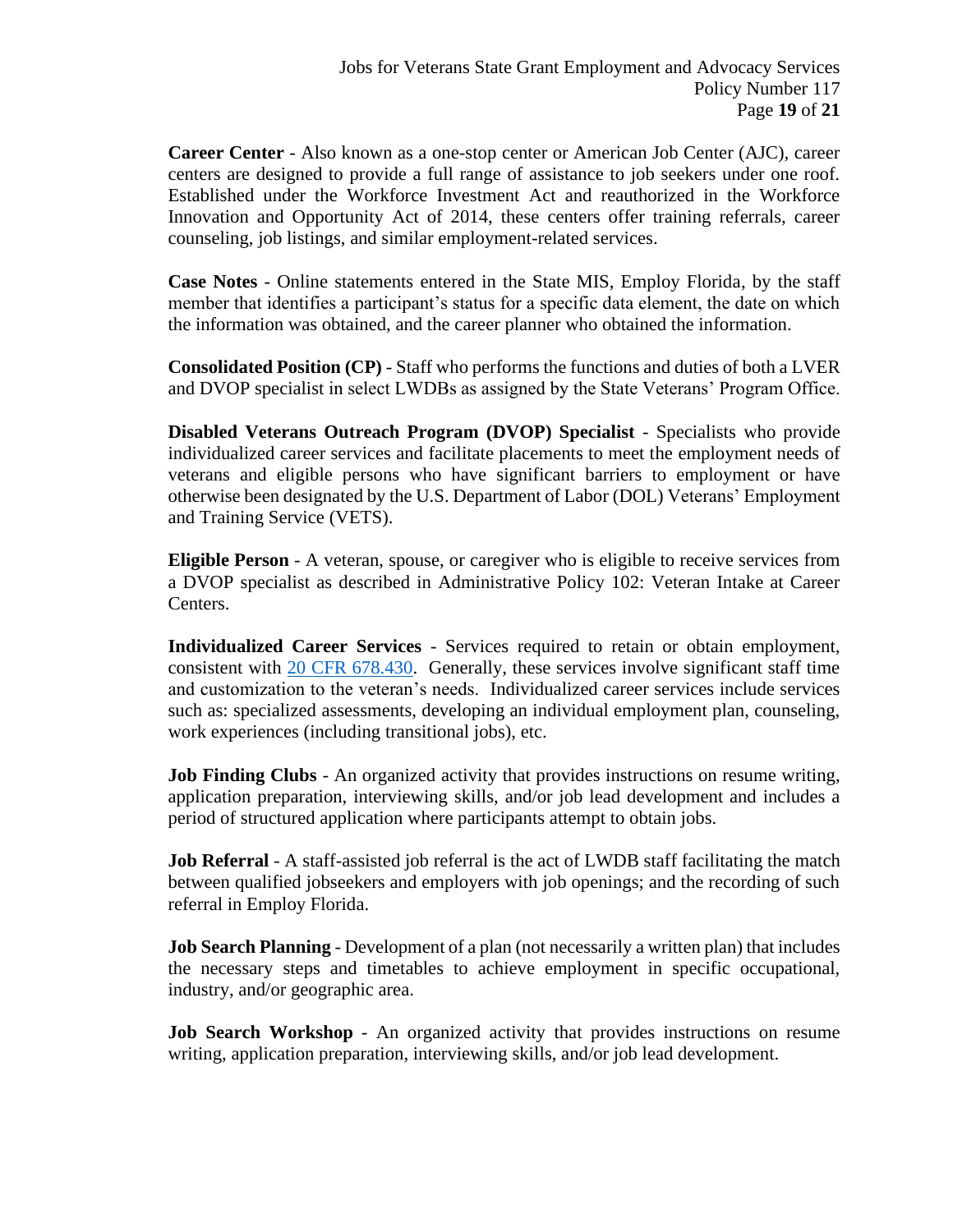**Justice Involved** - Having had interactions with the criminal justice system as a defendant.

#### **Local Veterans' Employment Representative (LVER)** - A representative funded by the JVSG who:

- a. Conducts outreach to employers in the area to assist veterans in gaining employment, including conducting seminars for employers and, in conjunction with employers, conducting job search workshops and establishing job search groups;
- b. Ensures priority of service is administered within the career center in accordance with federal and state requirements; and
- c. Facilitates employment, training, and placement services furnished to veterans in a State under the applicable State employment service delivery systems.

**Participant** - An individual who is determined eligible to participate in the program and receives a service funded by the program in either a physical location (CareerSource Florida Network Career Center or affiliate site) or remotely through electronic technologies.

**Priority of Service** - With respect to any qualified job training program, a covered person shall be given priority over nonveterans for the receipt of employment, training, and placement services provided under that program, notwithstanding any other provision of law. In order to be eligible for priority of service, a veteran must have served at least one day in the active military, naval, or air service, and have been discharged or released under conditions other than dishonorable, as specified in [Title 38, U.S.C. Section 101.](https://www.govinfo.gov/content/pkg/USCODE-2011-title38/html/USCODE-2011-title38-partI.htm)

**Resume Assistance** - The act of providing a participant instruction on resume content, format, and cover letters along with providing assistance in the development and creation of the same.

**Suitable Employment** - Employment that offers wages comparable to the participant's recent employment and duties that correspond to his/her education level and previous work experience. Further, suitable employment should be within a reasonable commuting distance from the participant's place of residence, based upon the participant's commuting capabilities (i.e., personal vehicle, bus, walking).

**Transitioning Service Member** - A member of the U. S. military who will separate from active service in the next 12 months, or, who will retire from active service in the next 24 months.

# **VII. REVISION HISTORY**

This policy rescinds DEO Memorandum Disabled Veterans Outreach Program (DVOP) Specialist and Individualized Career Services (ICS) Codes, issued April 1, 2019.